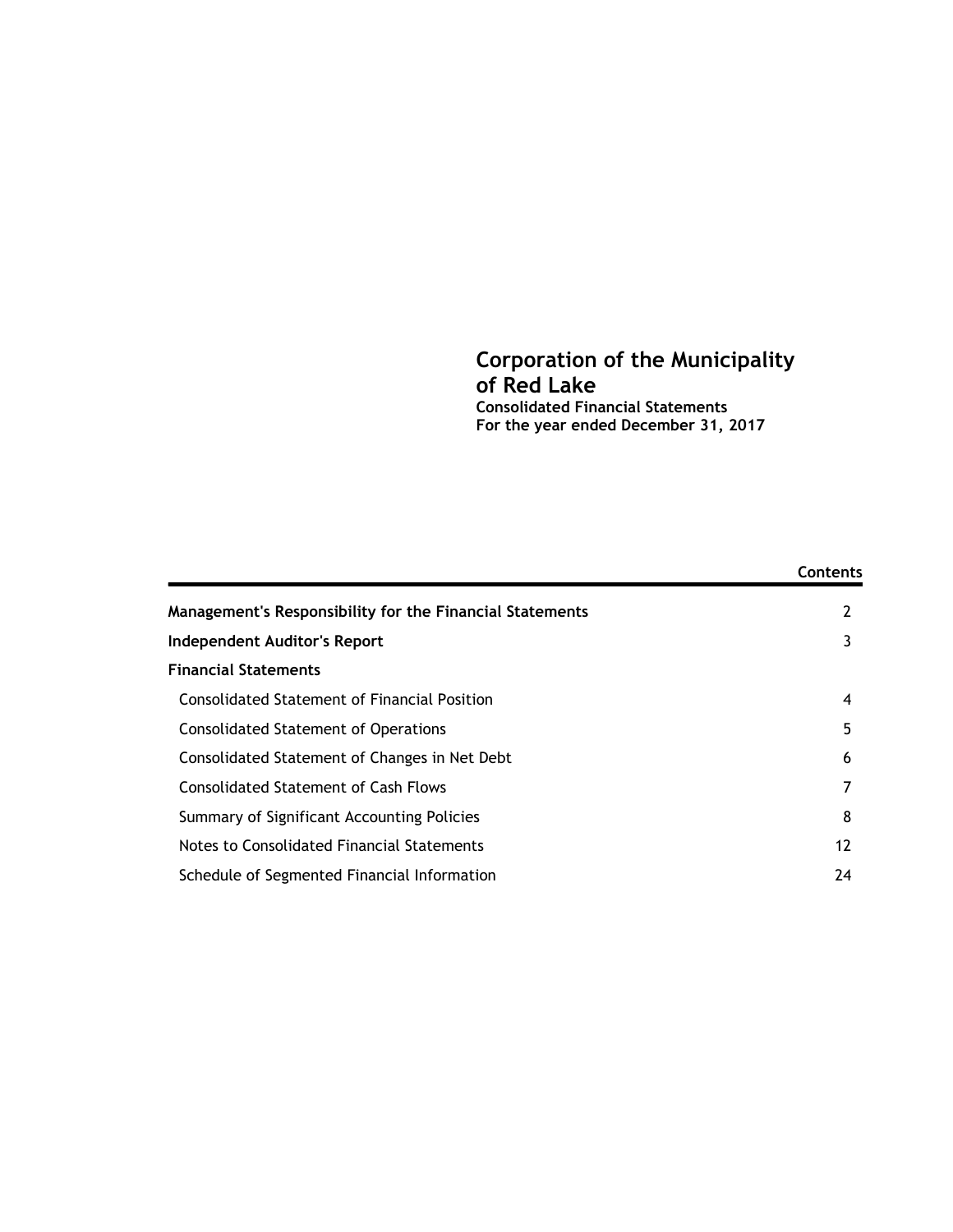## Management's Responsibility for the Financial Statements

The accompanying financial statements of the Corporation of the Municipality of Red Lake are the responsibility of the Municipality's management and have been prepared in accordance with Canadian generally accepted accounting principles established by the Public Sector Accounting Board of the Chartered Professional Accountants of Canada. A summary of the significant accounting policies are described in the notes to the financial statements. The preparation of financial statements necessarily involved the use of estimates based on management's judgments, particularly when transactions affecting the current accounting period cannot be finalized with certainty until future periods.

The Municipality's management maintains a system of internal controls designed to provide reasonable assurance that assets are safeguarded, transactions are properly authorized and recorded in compliance with legislative and regulatory requirements, and reliable financial information is available on a timely basis for preparation of the financial statements. These systems are monitored and evaluated by management.

Council meets with management to review the financial statements and discuss any significant financial reporting or internal control matters prior to their approval of the financial statements.

The financial statements have been audited by BDO Canada LLP, independent external auditors appointed by Council. The accompanying Independent Auditor's Report outlines their responsibilities, the scope of their examination and their opinion on the Municipality's financial statements.

Mark Vermette, Chief Administrative Officer **July 16, 2018**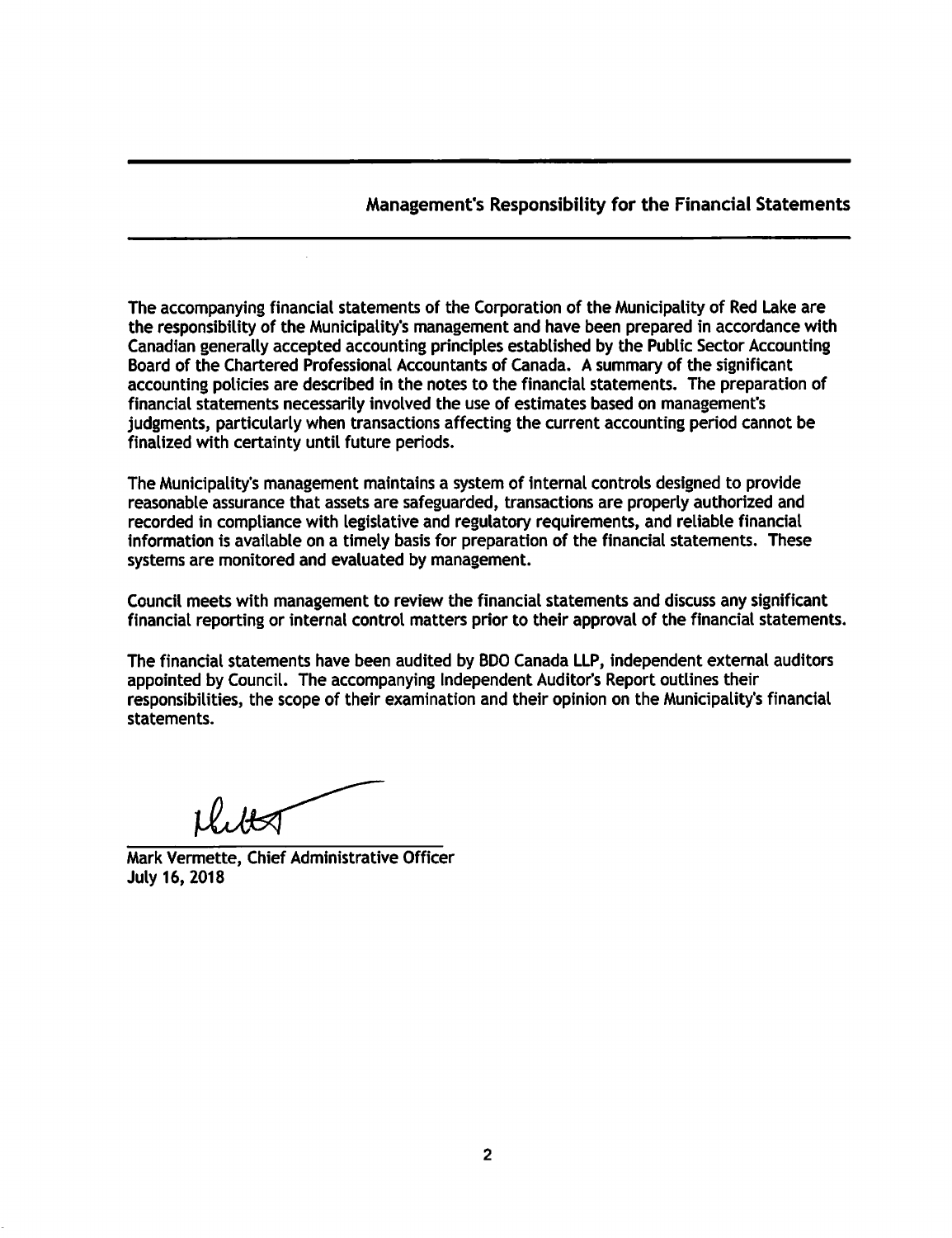

Tel: 807-468-5531 Fax: 807-468-9774 www.bdo.ca

**BDO Canada LLP** 301 First Avenue S, Suite 300 Kenora ON P9N 4E9 Canada

## Independent Auditor's Report

#### To the Members of Council, Inhabitants and Ratepayers of The Corporation of the Municipality of Red Lake

We have audited the accompanying consolidated financial statements of the Corporation of the Municipality of Red Lake, which comprise the consolidated statement of financial position as at December 31, 2017, and the consolidated statement of operations, consolidated statement of changes in net debt and consolidated statement of cash flows for the year then ended, and a summary of significant accounting policies and other explanatory information.

## Management's Responsibility for the Consolidated Financial Statements

Management is responsible for the preparation and fair presentation of these consolidated financial statements in accordance with Canadian public sector accounting standards, and for such internal control as management determines is necessary to enable the preparation of consolidated financial statements that are free from material misstatement, whether due to fraud or error.

## Auditor's Responsibility

Our responsibility is to express an opinion on these consolidated financial statements based on our audit. We conducted our audit in accordance with Canadian generally accepted auditing standards. Those standards require that we comply with ethical requirements and plan and perform the audit to obtain reasonable assurance about whether the consolidated financial statements are free from material misstatement.

An audit involves performing procedures to obtain audit evidence about the amounts and disclosures in the consolidated financial statements. The procedures selected depend on the auditors' judgment, including the assessment of the risks of material misstatement of the consolidated financial statements, whether due to fraud or error. In making those risk assessments, the auditor considers internal control relevant to the entity's preparation and fair presentation of the consolidated financial statements in order to design audit procedures that are appropriate in the circumstances, but not for the purpose of expressing an opinion on the effectiveness of the entity's internal control. An audit also includes evaluating the appropriateness of accounting policies used and the reasonableness of accounting estimates made by management, as well as evaluating the presentation of the consolidated financial statements.

We believe that the audit evidence we have obtained is sufficient and appropriate to provide a basis for our audit opinion.

#### Opinion

In our opinion, the consolidated financial statements present fairly, in all material respects, the financial position of the Corporation of the Municipality of Red Lake as at December 31, 2017 and the results of its operations, changes in net debt and its cash flow for the year then ended in accordance with Canadian public sector accounting standards.

Canado Cut

Chartered Professional Accountants, Licensed Public Accountants

Kenora, Ontario July 16, 2018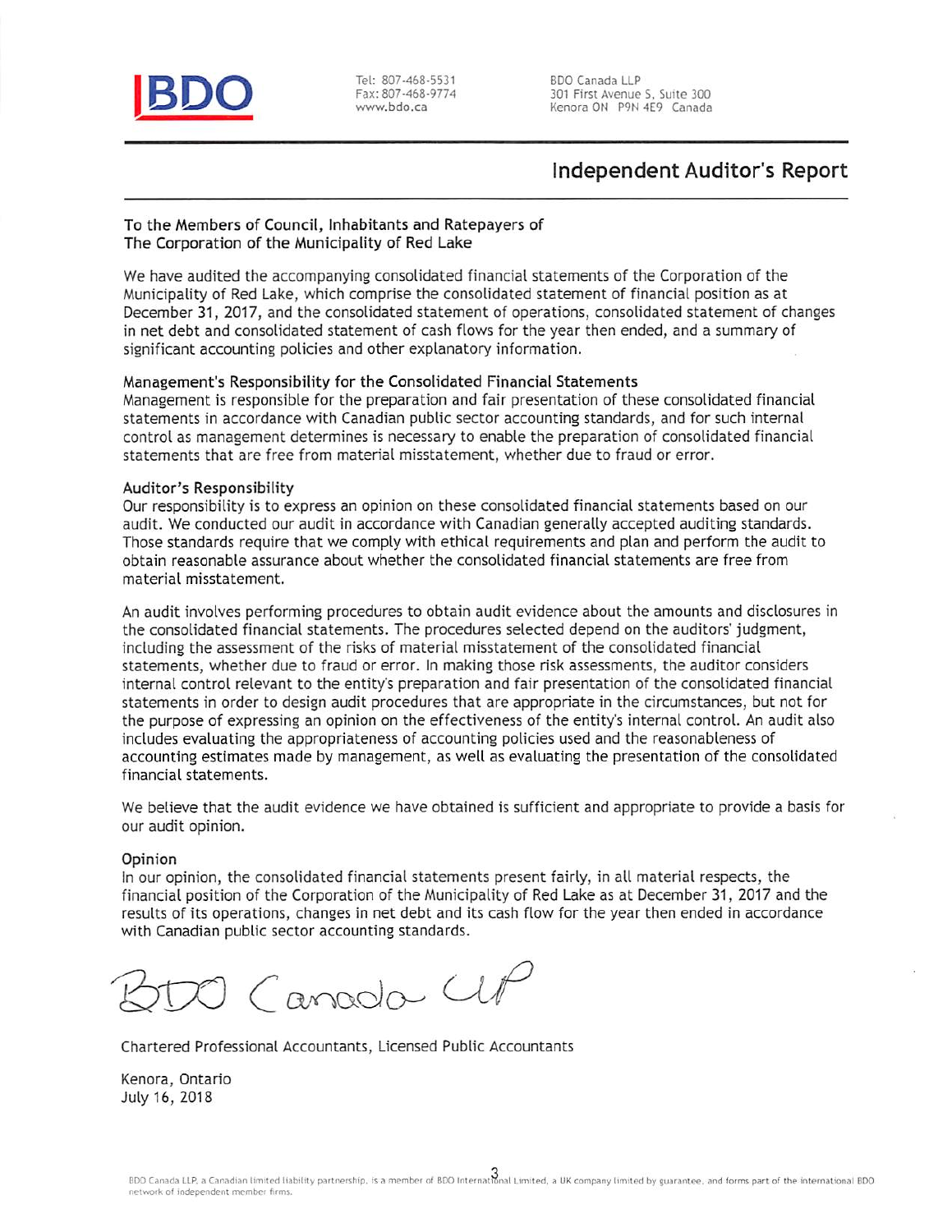# Corporation of the Municipality of Red Lake<br>Consolidated Statement of Financial Position

| December 31                                                                                                                                                                                                                          | 2017                                                                     | 2016                                                                       |
|--------------------------------------------------------------------------------------------------------------------------------------------------------------------------------------------------------------------------------------|--------------------------------------------------------------------------|----------------------------------------------------------------------------|
| <b>Financial Assets</b>                                                                                                                                                                                                              |                                                                          |                                                                            |
| Cash and Bank (Note 1)                                                                                                                                                                                                               | \$4,596,376                                                              | 4,433,961                                                                  |
| Investments (Note 2)                                                                                                                                                                                                                 | 1,424,431                                                                | 1,391,115                                                                  |
| <b>Taxes Receivable</b>                                                                                                                                                                                                              | 1,971,466                                                                | 1,104,918                                                                  |
| <b>Trade and Other Receivables</b>                                                                                                                                                                                                   | 3,254,126                                                                | 2,272,620                                                                  |
|                                                                                                                                                                                                                                      | 11,246,399                                                               | 9,202,614                                                                  |
| <b>Financial Liabilities</b><br>Bank Indebtedness (Note 3)<br><b>Accounts Payable and Accrued Liabilities</b><br>Deferred Revenue (Note 4)<br>Landfill Closure and Post Closure Liability (Note 5)<br>Long Term Liabilities (Note 6) | 1,866,555<br>1,486,468<br>506,243<br>808,072<br>19,518,272<br>24,185,610 | 3,914,546<br>1,223,650<br>530,571<br>1,121,274<br>17,362,327<br>24,152,368 |
| <b>Net Debt</b>                                                                                                                                                                                                                      | $(12, 939, 211)$ $(14, 949, 754)$                                        |                                                                            |
| <b>Non-Financial Assets</b><br>Prepaid Expenses and Other Assets<br>Tangible Capital Assets (Note 7)                                                                                                                                 | 199,217<br>55,679,485<br>55,878,702                                      | 338,414<br>56,853,741<br>57, 192, 155                                      |
| <b>Accumulated Surplus (Note 10)</b>                                                                                                                                                                                                 | \$42,939,491 \$42,242,401                                                |                                                                            |

Approved by:

wk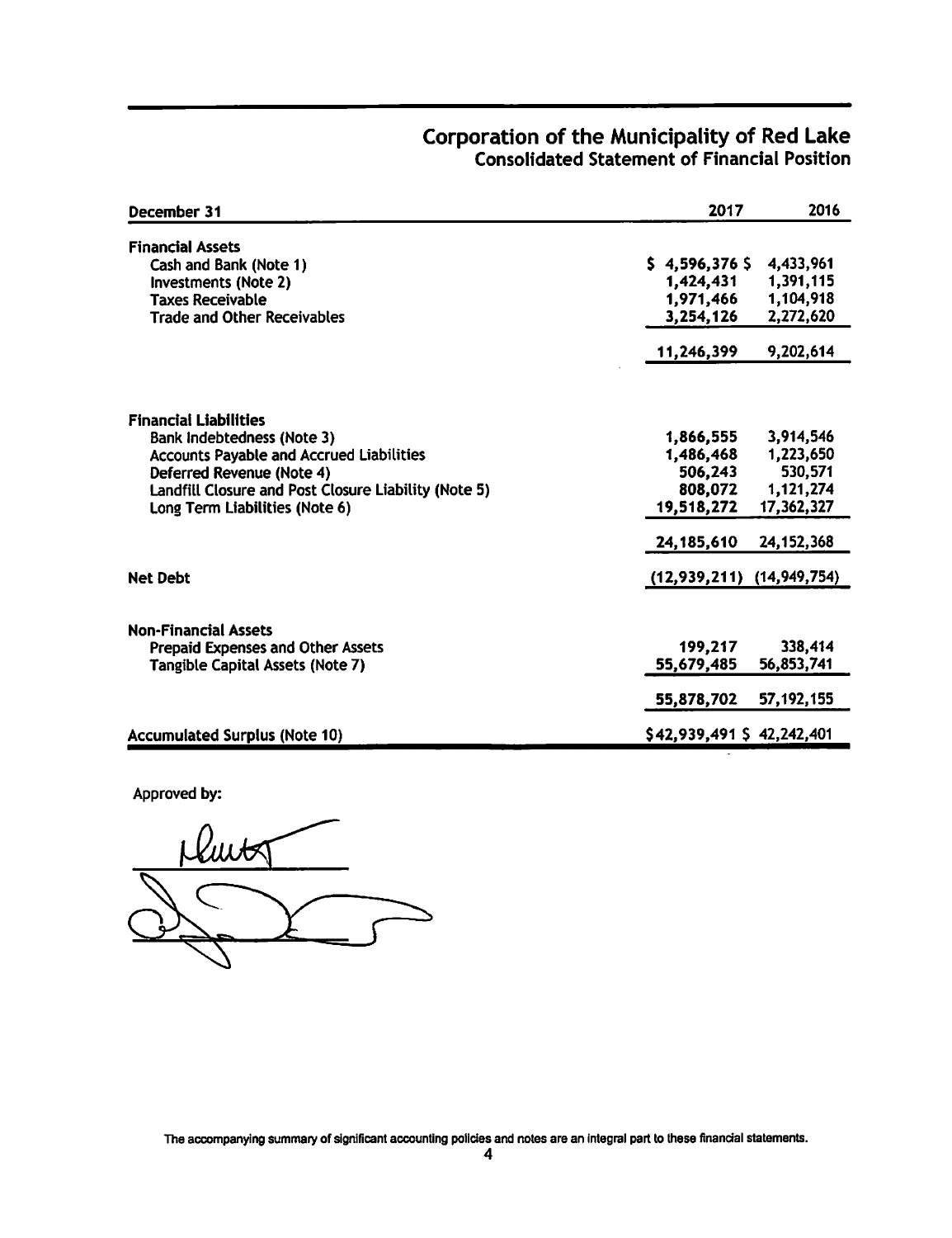## **Corporation of the Municipality of Red Lake Consolidated Statement of Operations**

| For the Year Ended December 31          | <b>Budget</b> | 2017         | 2016         |  |
|-----------------------------------------|---------------|--------------|--------------|--|
|                                         | (Note 8)      |              |              |  |
| Revenue                                 |               |              |              |  |
| <b>Taxation</b>                         | \$8,496,088   | \$9,139,145  | \$8,442,126  |  |
| Fees and User Charges                   | 4,969,399     | 4,717,497    | 4,785,276    |  |
| <b>Canada Grants</b>                    | 521,400       | 645,162      | 586,973      |  |
| <b>Ontario Grants</b>                   | 3,090,925     | 2,826,547    | 2,898,465    |  |
| Other Income (Note 12)                  | 471,025       | 1,156,833    | 602,160      |  |
|                                         | 17,548,837    | 18,485,184   | 17,315,000   |  |
| <b>Expenses</b>                         |               |              |              |  |
| <b>General Government</b>               | 1,769,445     | 2,065,498    | 2,278,023    |  |
| <b>Protection Services</b>              | 2,292,455     | 2,199,803    | 2,431,766    |  |
| <b>Transportation Services</b>          | 4,095,881     | 3,997,863    | 4,046,557    |  |
| <b>Environmental Services</b>           | 3,483,606     | 3,761,598    | 3,567,912    |  |
| <b>Health Services</b>                  | 751,334       | 745,422      | 741,467      |  |
| Social and Family Services              | 2,646,009     | 2,668,207    | 2,616,635    |  |
| <b>Recreation and Cultural Services</b> | 1,728,800     | 2,051,013    | 1,848,701    |  |
| Planning and Development                | 419,740       | 298,690      | 531,403      |  |
| <b>Total Expenses</b>                   | 17, 187, 270  | 17,788,094   | 18,062,464   |  |
| <b>Annual Surplus (Deficit)</b>         | 361,567       | 697,090      | (747, 464)   |  |
| Accumulated Surplus, Beginning of Year  | 42,242,401    | 42,242,401   | 42,989,865   |  |
| <b>Accumulated Surplus, End of Year</b> | \$42,603,968  | \$42,939,491 | \$42,242,401 |  |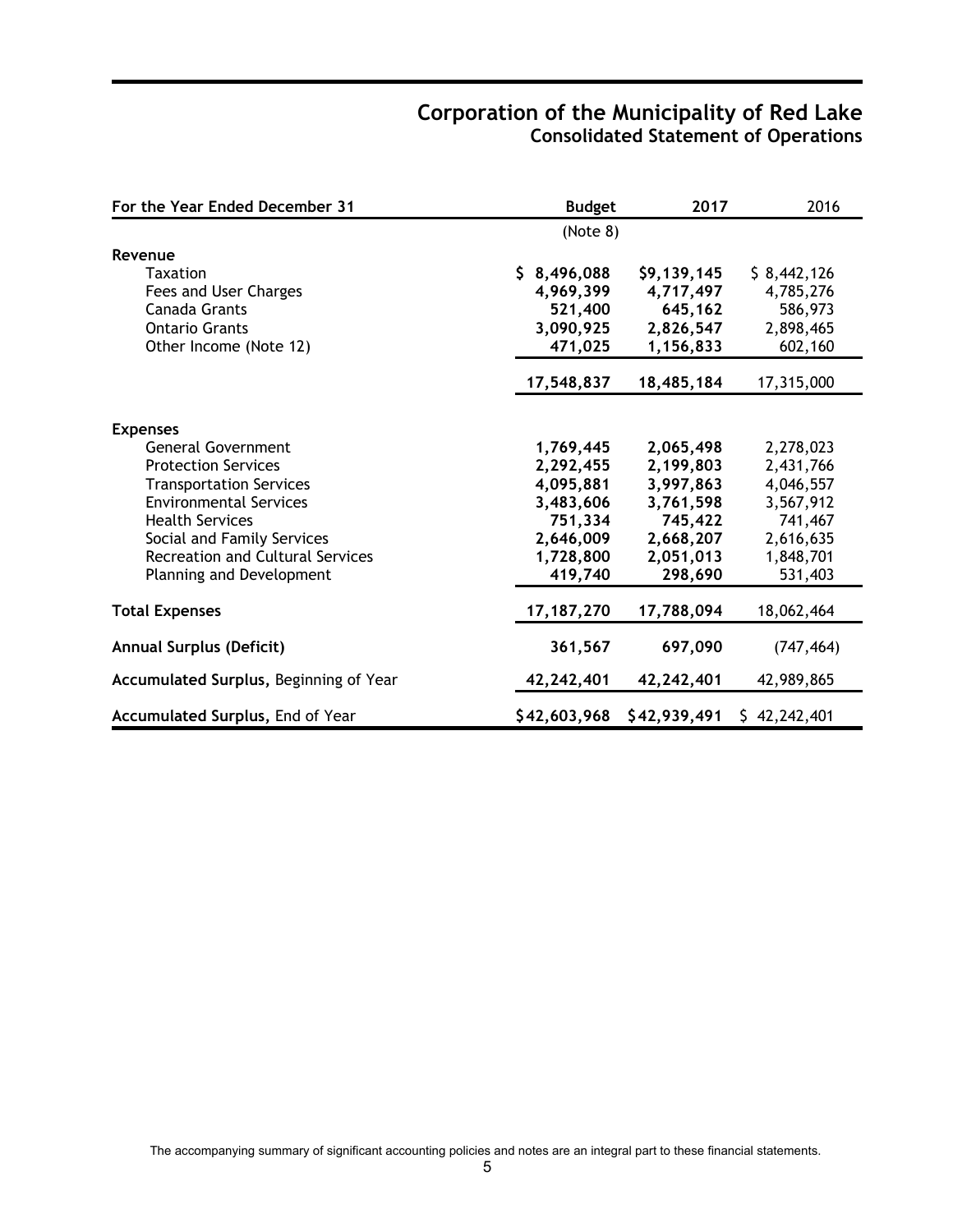# **Corporation of the Municipality of Red Lake**

**Consolidated Statement of Changes in Net Debt**

| For the Year Ended December 31                                                                                                                                                                                    | <b>Budget</b>                | 2017                                           | 2016                                             |
|-------------------------------------------------------------------------------------------------------------------------------------------------------------------------------------------------------------------|------------------------------|------------------------------------------------|--------------------------------------------------|
|                                                                                                                                                                                                                   | (Note 8)                     |                                                |                                                  |
| <b>Annual Surplus (Deficit)</b>                                                                                                                                                                                   | \$<br>361,567                | 697,090<br>\$.                                 | (747, 464)<br>S                                  |
| Acquisition of Tangible Capital Assets<br>Amortization of Tangible Capital Assets<br>Loss on Disposal of Tangible Capital Assets<br>Proceeds on Sale of Tangible Capital Assets<br>Net Change in Prepaid Expenses | (3, 313, 482)<br>2,678,457   | (1,797,857)<br>2,822,113<br>150,000<br>139,197 | (2,716,086)<br>2,749,033<br>26,051<br>(242, 402) |
| Net Change in Net Debt<br>Net Debt, Beginning of Year                                                                                                                                                             | (273, 458)<br>(14, 949, 754) | 2,010,543<br>(14, 949, 754)                    | (930, 868)<br>(14, 018, 886)                     |
| Net Debt, End of Year                                                                                                                                                                                             | \$(15, 223, 212)             |                                                | \$(12,939,211) \$ (14,949,754)                   |

The accompanying summary of significant accounting policies and notes are an integral part to these financial statements.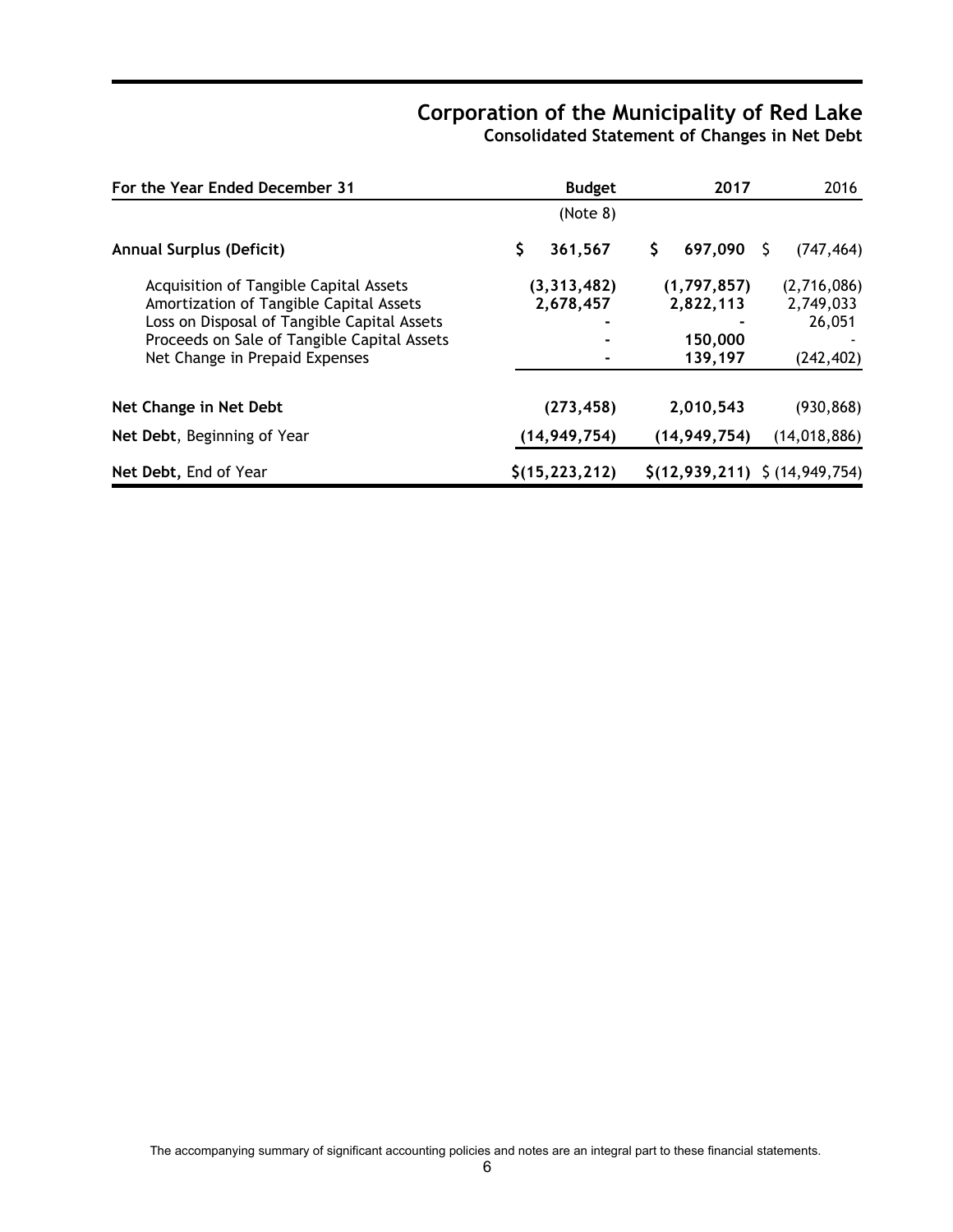# **Corporation of the Municipality of Red Lake**

**Consolidated Statement of Cash Flows**

| For the Year Ended December 31                                                                                                                                                                                                                                     | 2017                                                                      | 2016                                                                |
|--------------------------------------------------------------------------------------------------------------------------------------------------------------------------------------------------------------------------------------------------------------------|---------------------------------------------------------------------------|---------------------------------------------------------------------|
| <b>Operating Transactions</b><br>Annual Surplus (Deficit)<br>Adjustments for<br>Amortization<br>Loss on Disposal of Capital Assets                                                                                                                                 | \$<br>697,090<br>S.<br>2,822,113                                          | (747, 464)<br>2,749,033<br>26,051                                   |
| Changes in Non-cash Operating Balances<br><b>Taxes Receivable</b><br><b>Trade and Other Receivables</b><br><b>Accounts Payable and Accrued Liabilities</b><br>Prepaid Expenses and Other Assets<br>Deferred Revenue<br>Landfill Closure and Post Closure Liability | (866, 548)<br>(981, 506)<br>262,819<br>139,197<br>(24, 328)<br>(313, 202) | 448,334<br>394,073<br>357,896<br>(242, 402)<br>(127, 458)<br>47,786 |
| <b>Financing Transactions</b><br>Proceeds of Long Term Debt<br>Long Term Debt Repaid<br><b>Bank Indebtedness</b>                                                                                                                                                   | 1,735,635<br>4,247,951<br>(2,092,007)<br>(2,047,991)<br>107,953           | 2,905,849<br>237,158<br>(1,950,695)<br>1,490,455<br>(223, 082)      |
| <b>Investing Transactions</b><br>Increase in Investments                                                                                                                                                                                                           | (33, 316)                                                                 | (170, 738)                                                          |
| <b>Capital Transactions</b><br>Acquisition of Tangible Capital Assets<br>Proceeds from Sale of Capital Assets                                                                                                                                                      | (1,797,857)<br>150,000                                                    | (2,716,086)                                                         |
|                                                                                                                                                                                                                                                                    | (1,647,857)                                                               | (2,716,086)                                                         |
| Net Change in Cash and Bank                                                                                                                                                                                                                                        | 162,415                                                                   | (204, 057)                                                          |
| Cash and Bank, Beginning of Year                                                                                                                                                                                                                                   | 4,433,961                                                                 | 4,638,018                                                           |
| Cash and Bank, End of Year                                                                                                                                                                                                                                         | \$4,596,376<br>\$                                                         | 4,433,961                                                           |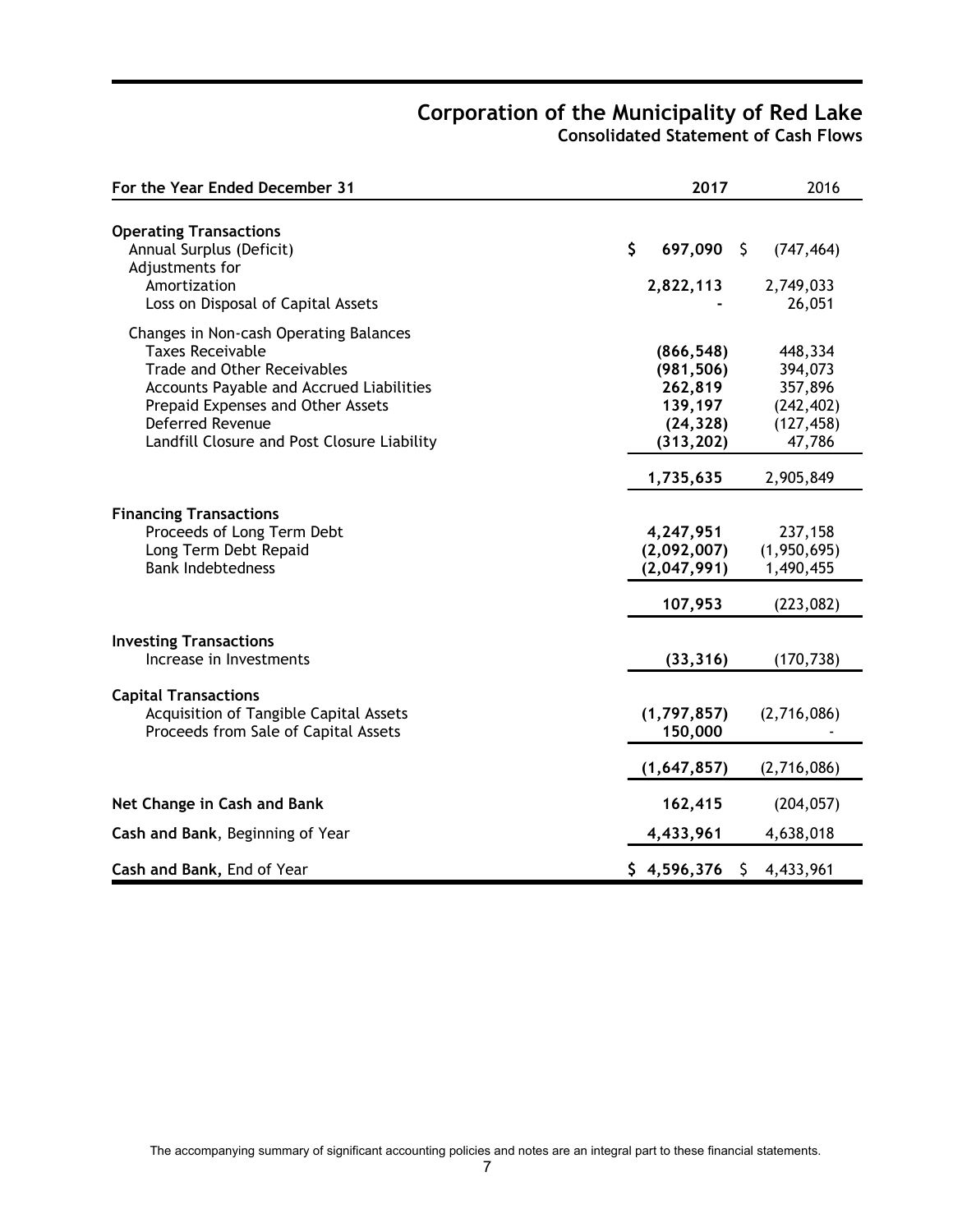## **Corporation of the Municipality of Red Lake Summary of Significant Accounting Policies**

| December 31, 2017 |  |  |
|-------------------|--|--|
|-------------------|--|--|

| <b>Management Responsibility</b> | The consolidated financial statements of the Corporation of The<br>Municipality of Red Lake are the responsibility of management. They<br>have been prepared in accordance with Canadian generally accepted<br>accounting principles established by the Public Sector Accounting<br>Board (PSAB) of the Chartered Professional Accountants of Canada.                                                                                                                                                                            |
|----------------------------------|----------------------------------------------------------------------------------------------------------------------------------------------------------------------------------------------------------------------------------------------------------------------------------------------------------------------------------------------------------------------------------------------------------------------------------------------------------------------------------------------------------------------------------|
| <b>Basis of Consolidation</b>    | The consolidated statements reflect the assets, liabilities, sources of<br>financing and expenses of the current fund, capital fund, reserves and<br>reserve funds of all municipal organizations, committees, and boards<br>which are owned or controlled by Council. All interfund assets and<br>liabilities and revenues and expenses have been eliminated on<br>consolidation.                                                                                                                                               |
|                                  | The following boards and municipal enterprises owned or controlled by<br>Council have been consolidated:                                                                                                                                                                                                                                                                                                                                                                                                                         |
|                                  | - Red Lake Public Library Board<br>- Red Lake Regional Heritage Centre Board<br>- Red Lake Airport                                                                                                                                                                                                                                                                                                                                                                                                                               |
| <b>Basis of Accounting</b>       | Revenues and expenses are reported on the accrual basis of<br>accounting. The accrual basis of accounting recognizes revenues as<br>they become available and measurable; expenses are recognized as<br>they are incurred and measurable as a result of receipt of goods or<br>services and the creation of a legal obligation to pay.                                                                                                                                                                                           |
| <b>Government Transfers</b>      | Government transfers are recognized in the year in which the events<br>giving rise to the transfers occur, providing the transfers are<br>authorized, any eligibility criteria have been met, and reasonable<br>estimates of the amounts can be made.                                                                                                                                                                                                                                                                            |
| <b>Revenue Recognition</b>       | Revenues are recognized as follows:                                                                                                                                                                                                                                                                                                                                                                                                                                                                                              |
|                                  | a) Tax revenue is recorded at estimated amounts when they meet the<br>definition of an asset, have been authorized and the taxable event<br>occurs. For property taxes, the taxable event is the period for<br>which the tax is levied. Taxes receivable are recognized net of an<br>allowance for anticipated uncollectible amounts.<br>b) Fees and user charges are recognized on a quarterly basis as<br>services are provided.<br>c) Other revenues are recorded when collected or when collection is<br>reasonably assured. |
| <b>Investments</b>               | Temporary investments are recorded at cost, unless the market value<br>has declined below cost, in which case they are written down to<br>market value.                                                                                                                                                                                                                                                                                                                                                                          |
|                                  | Investment income earned on current fund, reserves and reserve fund<br>are reported as revenue in the period earned.                                                                                                                                                                                                                                                                                                                                                                                                             |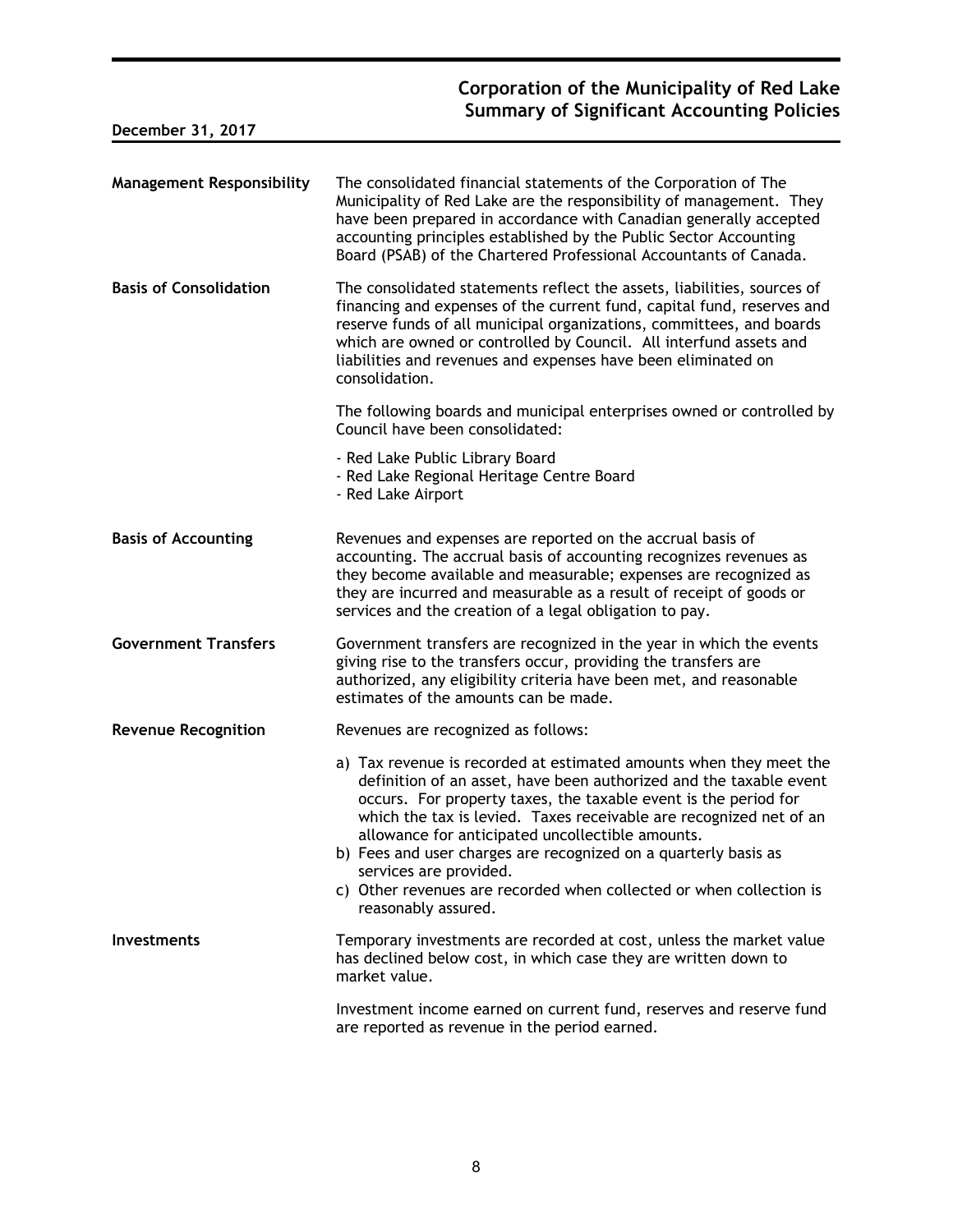## **Corporation of the Municipality of Red Lake Summary of Significant Accounting Policies**

**December 31, 2017**

| <b>Deferred Revenue</b>        | Revenue restricted by legislation, regulation or agreement and not<br>available for general municipal purposes is reported as deferred<br>revenue on the consolidated statement of financial position. The<br>revenue is reported on the consolidated statement of operations in the<br>year in which it is used for the specified purpose. |                                                                                                                                                                                                                                                                                                                                                                                                                                                                                                                                                                                                                                                          |  |  |  |
|--------------------------------|---------------------------------------------------------------------------------------------------------------------------------------------------------------------------------------------------------------------------------------------------------------------------------------------------------------------------------------------|----------------------------------------------------------------------------------------------------------------------------------------------------------------------------------------------------------------------------------------------------------------------------------------------------------------------------------------------------------------------------------------------------------------------------------------------------------------------------------------------------------------------------------------------------------------------------------------------------------------------------------------------------------|--|--|--|
| <b>School Boards</b>           | these financial statements.                                                                                                                                                                                                                                                                                                                 | The municipality collects taxation revenue on behalf of the school<br>boards. The taxation, other revenues, expenses, assets and liabilities<br>with respect to the operations of the school boards are not reflected in                                                                                                                                                                                                                                                                                                                                                                                                                                 |  |  |  |
| <b>Trust Funds</b>             | Funds held in trust by the municipality, and their related operations,<br>are not included in these financial statements. The financial activity<br>and position of the trust funds are reported separately on the trust<br>funds statement of continuity and balance sheet.                                                                |                                                                                                                                                                                                                                                                                                                                                                                                                                                                                                                                                                                                                                                          |  |  |  |
| <b>Tangible Capital Assets</b> | follows:                                                                                                                                                                                                                                                                                                                                    | Tangible capital assets are recorded at cost less accumulated<br>amortization. Cost includes all costs directly attributable to<br>acquisition or construction of the tangible capital asset including<br>transportation costs, installation costs, design and engineering fees,<br>legal fees and site preparation costs. Contributed tangible capital<br>assets are recorded at fair value at the time of the donation, with a<br>corresponding amount recorded as revenue. Amortization is recorded<br>on a straight-line basis over the estimated life of the tangible capital<br>asset commencing once the asset is available for productive use as |  |  |  |
|                                | <b>Buildings</b><br>Machinery and equipment<br>Furniture and equipment<br>Vehicles<br>Roads, sidewalks and streetlights<br>Water and sewer infrastructure<br>Land improvements and leaseholds                                                                                                                                               | 20 to 50 years<br>15 to 25 years<br>8 to 15 years<br>8 years<br>10 to 20 years<br>20 to 50 years<br>15 to 30 years                                                                                                                                                                                                                                                                                                                                                                                                                                                                                                                                       |  |  |  |
|                                | Works of art and cultural and historic assets are not recorded as assets                                                                                                                                                                                                                                                                    |                                                                                                                                                                                                                                                                                                                                                                                                                                                                                                                                                                                                                                                          |  |  |  |

assets are not recorded as in these consolidated statements.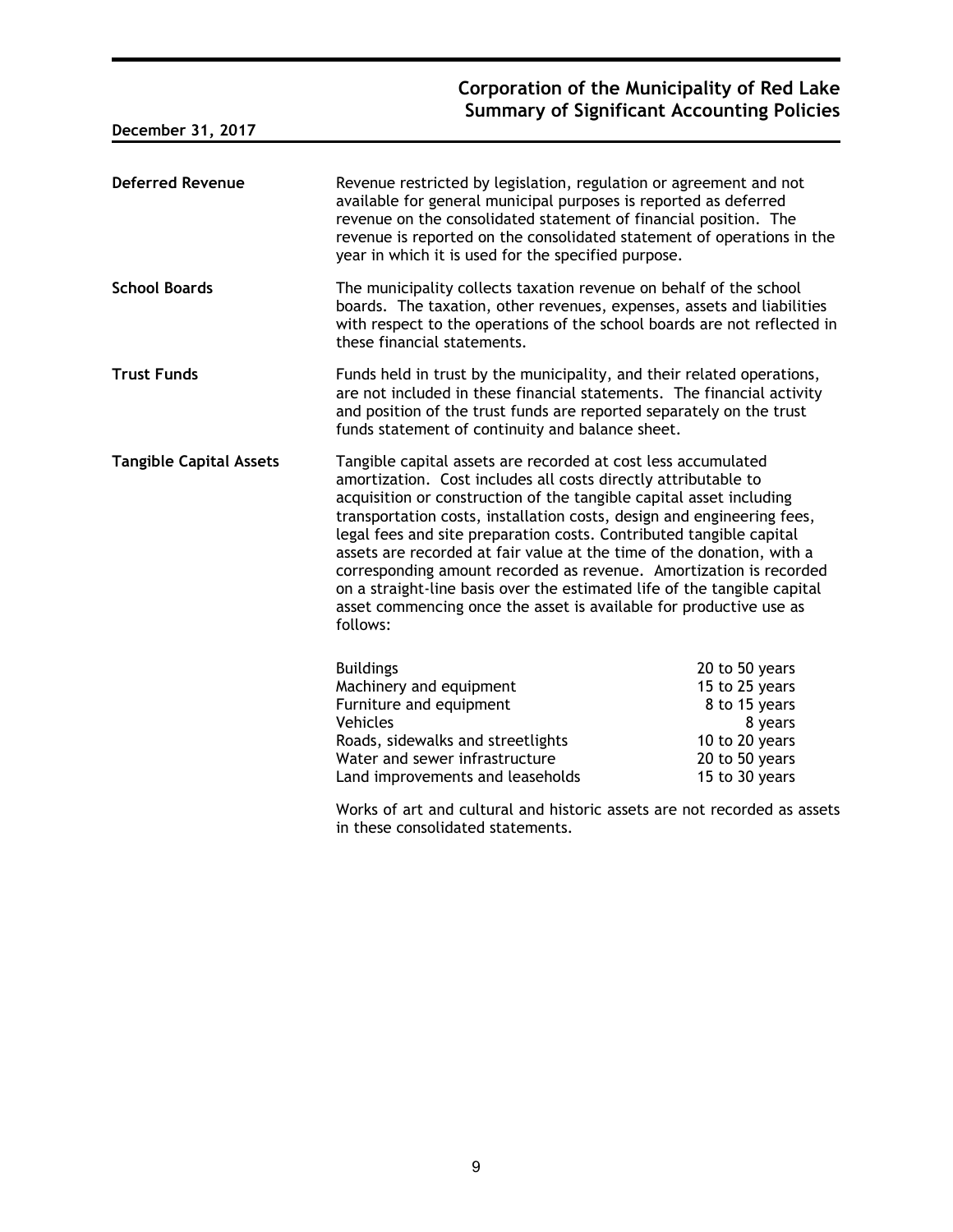| <b>Liability for</b>           |                                                                                                                                                                                                                                                                                                                                                                                                                                                                                                                                                                                                                                                                                                                                                                                                   |
|--------------------------------|---------------------------------------------------------------------------------------------------------------------------------------------------------------------------------------------------------------------------------------------------------------------------------------------------------------------------------------------------------------------------------------------------------------------------------------------------------------------------------------------------------------------------------------------------------------------------------------------------------------------------------------------------------------------------------------------------------------------------------------------------------------------------------------------------|
| <b>Contaminated Sites</b>      | A contaminated site is a site at which substances occur in<br>concentration that exceed the maximum acceptable amounts under an<br>environmental standard. Sites that are currently in productive use are<br>only considered a contaminated site if an unexpected event results in<br>contamination. A liability for remediation of contaminated sites is<br>recognized when the organization is directly responsible or accepts<br>responsibility; it is expected that future economic benefits will be<br>given up; and a reasonable estimate of the amount can be made. The<br>liability includes all costs directly attributable to remediation activities<br>including post remediation operations, maintenance and monitoring.<br>The liability is recorded net of any expected recoveries. |
| Use of Estimates and           |                                                                                                                                                                                                                                                                                                                                                                                                                                                                                                                                                                                                                                                                                                                                                                                                   |
| <b>Measurement Uncertainty</b> | The preparation of financial statements in accordance with Canadian<br>generally accepted accounting principles requires management to<br>make estimates and assumptions that affect the reported amounts of<br>assets and liabilities at the date of the financial statements, and the<br>reported amounts of revenues and expenses during the reported<br>period. Actual results could differ from management's best estimates<br>as additional information becomes available in the future.                                                                                                                                                                                                                                                                                                    |
|                                | In particular, management's estimate for the Landfill Liability, as<br>described in Note 5, is subject to measurement uncertainty. The<br>estimate is based on assumptions and calculations contained in an<br>engineer's report, modified as necessary for the passage of time and<br>actual use of the landfill site. Other accounts subject to significant<br>estimates include useful lives of tangible capital assets and allowances<br>for doubtful taxes, accounts receivable and contaminated sites. Actual<br>results could differ significantly from those estimates because of the<br>uncertainty related to future cost estimates and future use of the<br>landfill site.                                                                                                             |
|                                | The cost of other post-employment benefits offered to employees are<br>actuarially determined using the projected benefit method, prorated<br>on service and based on management's best estimate assumptions.<br>Under this method, the projected post-retirement benefit is deemed to<br>be earned on a pro-rata basis over the years of service in the<br>attribution period commencing at the date of hire, and ending at the                                                                                                                                                                                                                                                                                                                                                                  |

earliest age the employee could retire and qualify for benefits.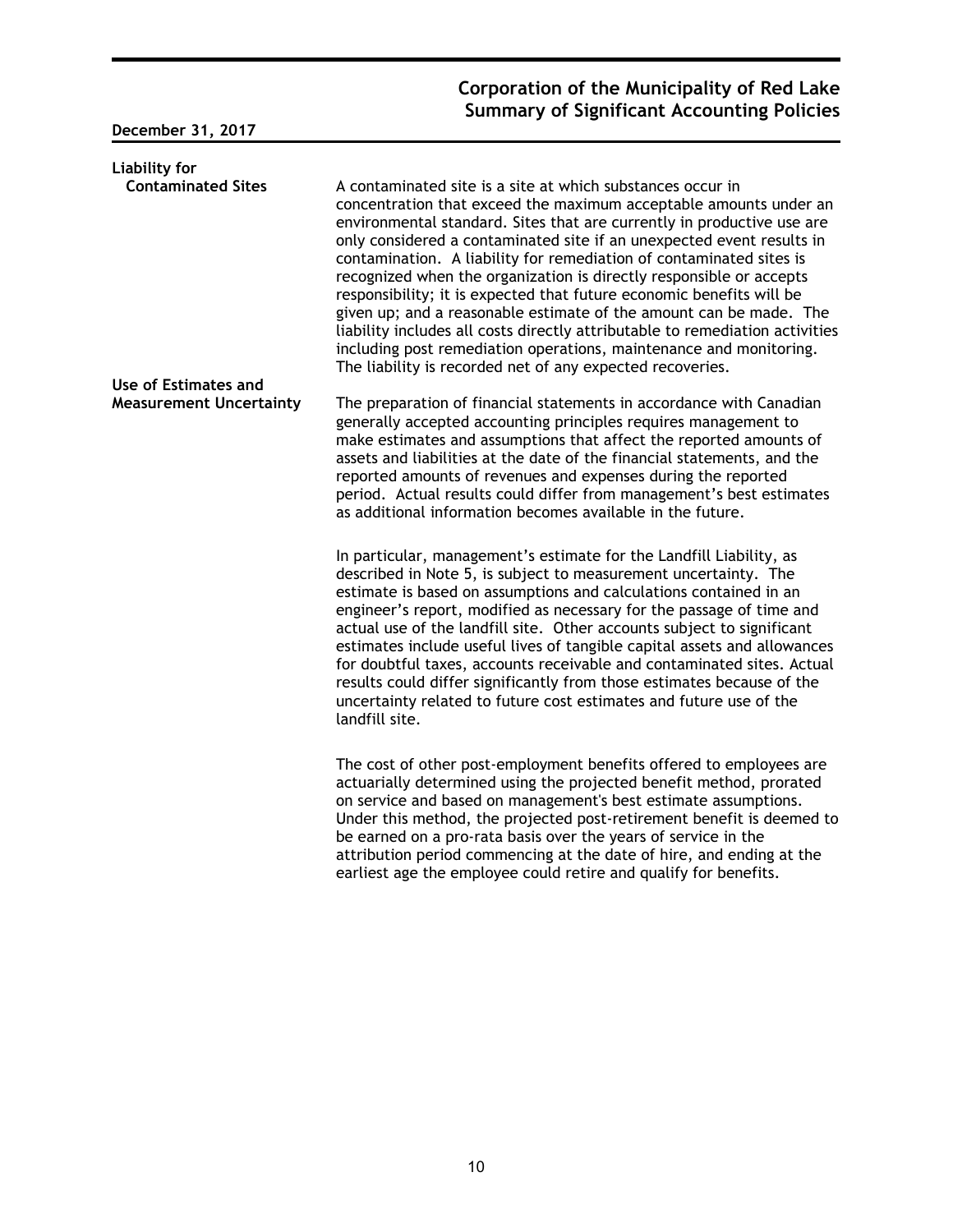## **Corporation of the Municipality of Red Lake Summary of Significant Accounting Policies**

**December 31, 2017**

| <b>Pensions and Employee</b><br><b>Benefits</b> | Pension Plan<br>The Municipality is an employer member of the Ontario Municipal<br>Employees Retirement System (OMERS), which is a multi-employer,<br>defined benefit pension plan. The Board of Trustees, representing plan<br>members and employers, is responsible for overseeing the management of<br>the pension plan, including investment of the assets and administration of<br>the benefits. The Municipality has adopted defined contribution plan<br>accounting principles for this Plan because insufficient information is<br>available to apply defined benefit plan accounting principles. The<br>Municipality records as pension expense the current service cost,<br>amortization of past service costs and interest costs related to the future<br>employer contributions to the Plan for past employee service. |
|-------------------------------------------------|------------------------------------------------------------------------------------------------------------------------------------------------------------------------------------------------------------------------------------------------------------------------------------------------------------------------------------------------------------------------------------------------------------------------------------------------------------------------------------------------------------------------------------------------------------------------------------------------------------------------------------------------------------------------------------------------------------------------------------------------------------------------------------------------------------------------------------|
|                                                 | Sick Leave<br>The collective Bargaining Agreement between the Municipality and the<br>Union provides for sick leave credits for its employees. Employees may<br>carry over unused sick time to a maximum of \$420 per employee.                                                                                                                                                                                                                                                                                                                                                                                                                                                                                                                                                                                                    |
|                                                 | Vacation<br>Employees are required to take their vacation time before December 31<br>each year, with a maximum allowable carry over of one week.                                                                                                                                                                                                                                                                                                                                                                                                                                                                                                                                                                                                                                                                                   |
| <b>Non-Financial Assets</b>                     | Non-financial assets are not available to discharge existing liabilities<br>and are held for use in the provision of services. They have useful lives<br>beyond the current year and are not intended for sale in the ordinary<br>course of operations.                                                                                                                                                                                                                                                                                                                                                                                                                                                                                                                                                                            |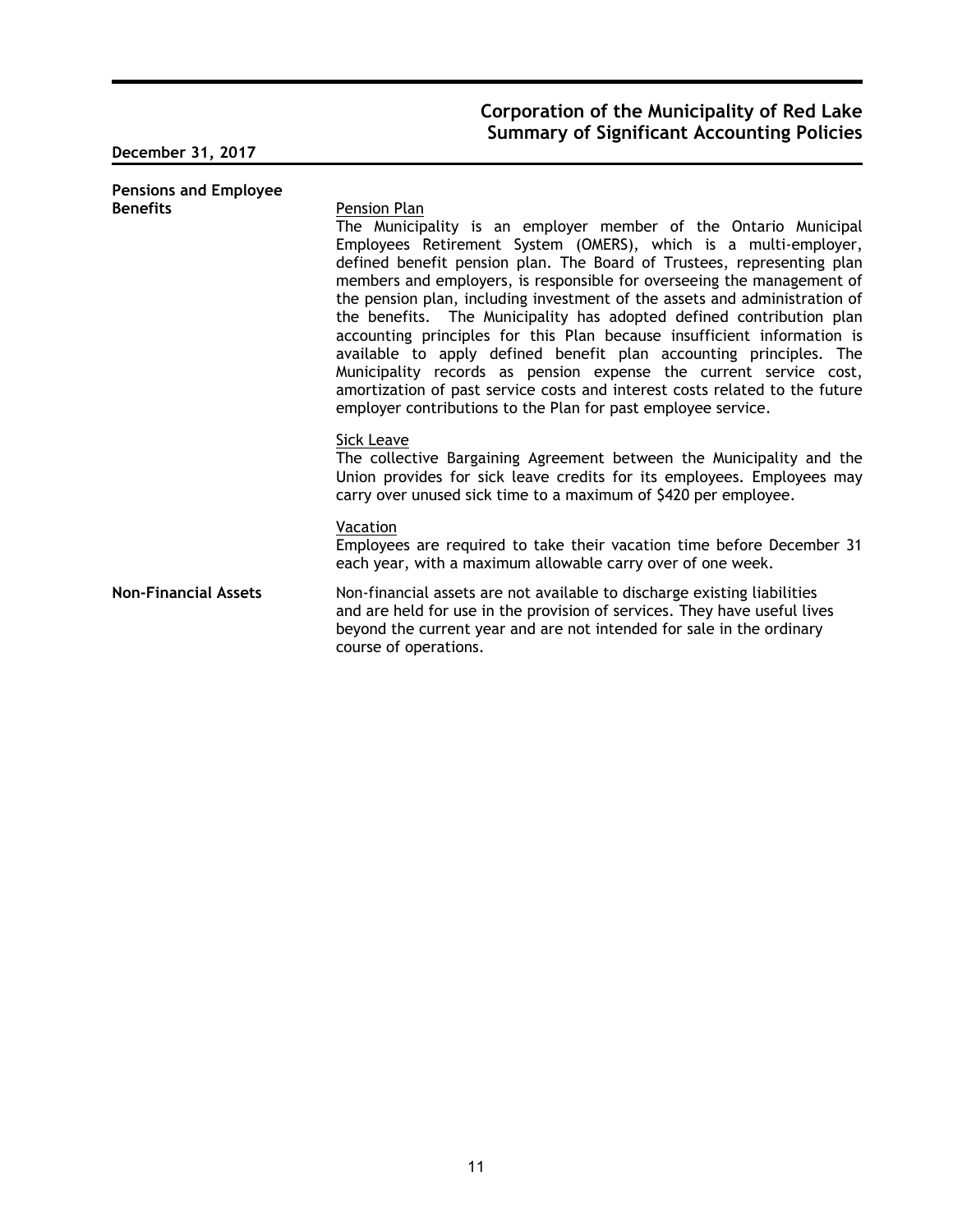## **December 31, 2017**

## **1. Cash and Bank**

|    |                                                                                                                                 |    | 2017                      |    | 2016                 |
|----|---------------------------------------------------------------------------------------------------------------------------------|----|---------------------------|----|----------------------|
|    | Unrestricted Cash<br><b>Restricted Cash for Reserves</b>                                                                        | S  | $613,354$ \$<br>3,983,022 |    | 562,618<br>3,871,343 |
|    |                                                                                                                                 |    | 4,596,376                 |    | 4,433,961            |
| 2. | <b>Investments</b>                                                                                                              |    |                           |    |                      |
|    |                                                                                                                                 |    | 2017                      |    | 2016                 |
|    | Restricted<br>Red Lake Regional Heritage Centre Board - CIBC Canadian<br>T-Bill fund (market value \$49,243)                    | \$ | $49,243$ \$               |    | 49,047               |
|    | Red Lake Public Library Board - GICs bearing interest at<br>0.5% and maturing July and December 2018 (market<br>value \$84,761) |    | 84,761                    |    | 84,340               |
|    | ONE Funds - gas tax, airport improvement and<br>airport parking investments (market value \$1,290,427)                          |    | 1,290,427                 |    | 1,257,728            |
|    |                                                                                                                                 |    | 1,424,431                 | S. | 1,391,115            |
|    |                                                                                                                                 |    |                           |    |                      |

## **3. Bank Indebtedness**

The Corporation of the Municipality of Red Lake has a revolving credit facility with the Canadian Imperial Bank of Commerce for \$2,000,000. Advances under this facility are due on demand and bear interest at prime, payable monthly.

|                                             | 2017                       |  | 2016                                |  |
|---------------------------------------------|----------------------------|--|-------------------------------------|--|
| Bank overdraft<br>Revolving credit facility | 1,500,000                  |  | $366,555$ \$ 2,414,546<br>1,500,000 |  |
|                                             | $$1,866,555 \t$ 3,914,546$ |  |                                     |  |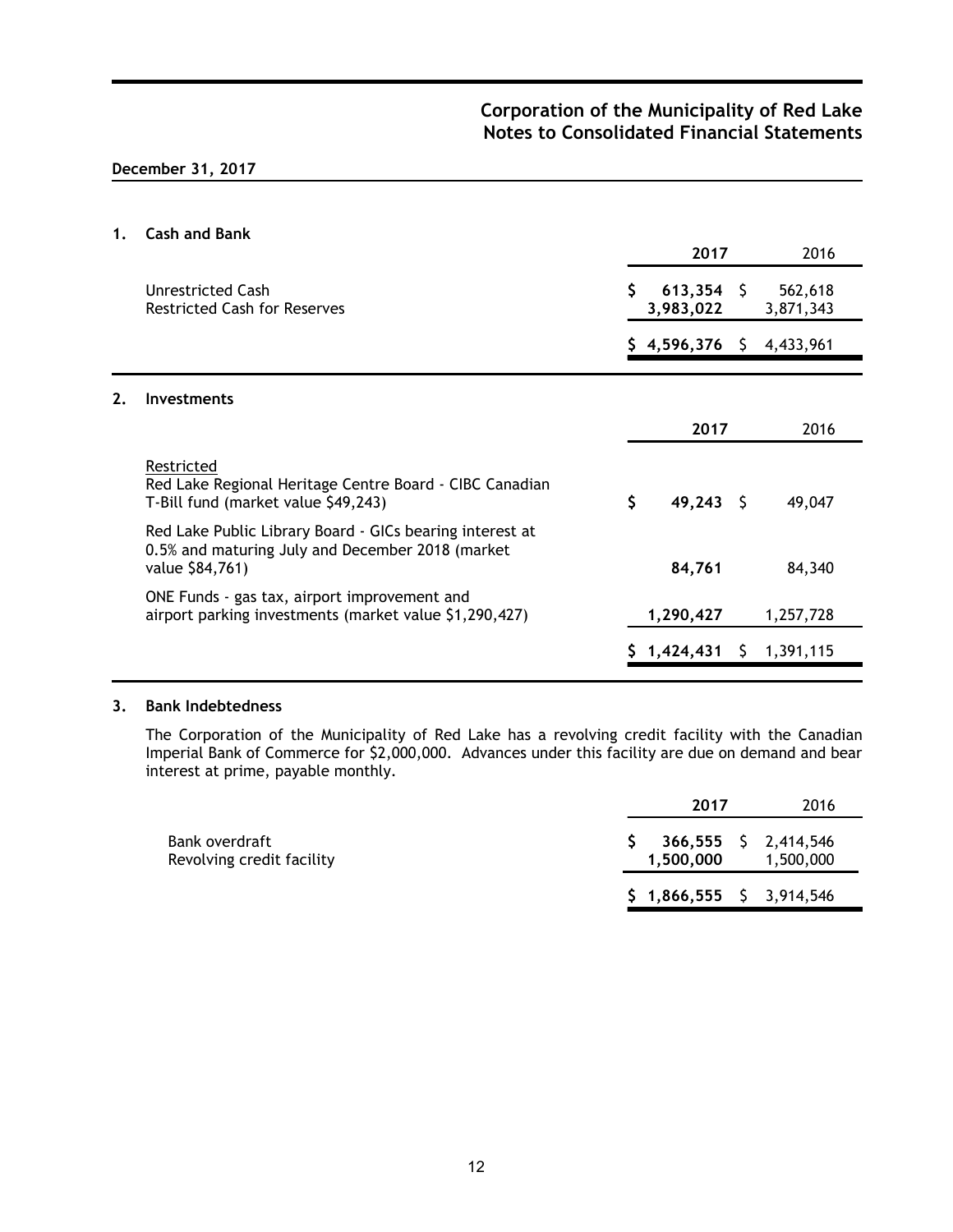## **4. Deferred Revenue**

Included in deferred revenue are amounts relating to gas tax agreement funds:

|                                                                           |   | 2017               | 2016              |
|---------------------------------------------------------------------------|---|--------------------|-------------------|
| Opening Balance of Unspent Gas Tax Funds<br>Add:                          | S | $448,869$ \$       | 570,072           |
| Amounts Received in the Year                                              |   | 283,964            | 283,965           |
| <b>Externally Restricted Interest Earned</b>                              |   | 12,623             | 6,642             |
| Less:                                                                     |   |                    |                   |
| Project Expense                                                           |   | (362,829)          | (411, 810)        |
| Closing Balance of Unspent Gas Tax Funds<br><b>Other Deferred Revenue</b> |   | 382,627<br>123,616 | 448,869<br>81,702 |
| <b>Total Deferred Revenue</b>                                             |   | 506,243            | 530,571           |

Gas tax revenue is provided by the Government of Canada. The use of the funding is established by funding agreement. Gas tax funding may be used towards designated community energy, water, wastewater, solid waste and capacity building projects as specified in the funding agreements.

## **5. Landfill Closure and Post Closure Liability**

The Environmental Protection Act sets out the regulatory requirements to properly close and maintain all active and inactive landfill sites. Under environmental law, there is a requirement for closure and post closure care of solid waste landfill sites. This requirement is to be provided for over the estimated life of the landfill site based on usage.

Landfill closure and post closure care requirements have been defined in accordance with industry standards and include final covering and landscaping of the landfill, pumping of ground water and leachates from the site, and ongoing environmental monitoring, site inspection and maintenance. The reported liability is based on estimates and assumptions with respect to events extending over a twenty five year period using the best information available to management. Future events may result in significant changes to the estimated total expenditures, capacity used or total capacity and the estimated liability, and would be recognized prospectively, as a change in estimate, when applicable.

In 2017, the Municipal's primary landfill site reached its approved capacity and was graded, compacted and capped with topsoil and closed. Costs to close the site totalled \$313,203. Estimated post closure costs are \$35,515 per annum for 25 years. At December 31, 2017 an amount of \$808,072 (2016 - \$1,121,274) has been accrued as a liability based on a discount factor of 3% and an inflation rate of 3.50%.

In October 2017, a 40,000 cubic meter capacity expansion for low leachate producing material adjacent to the closed landfill site was approved by the Ministry of the Environment.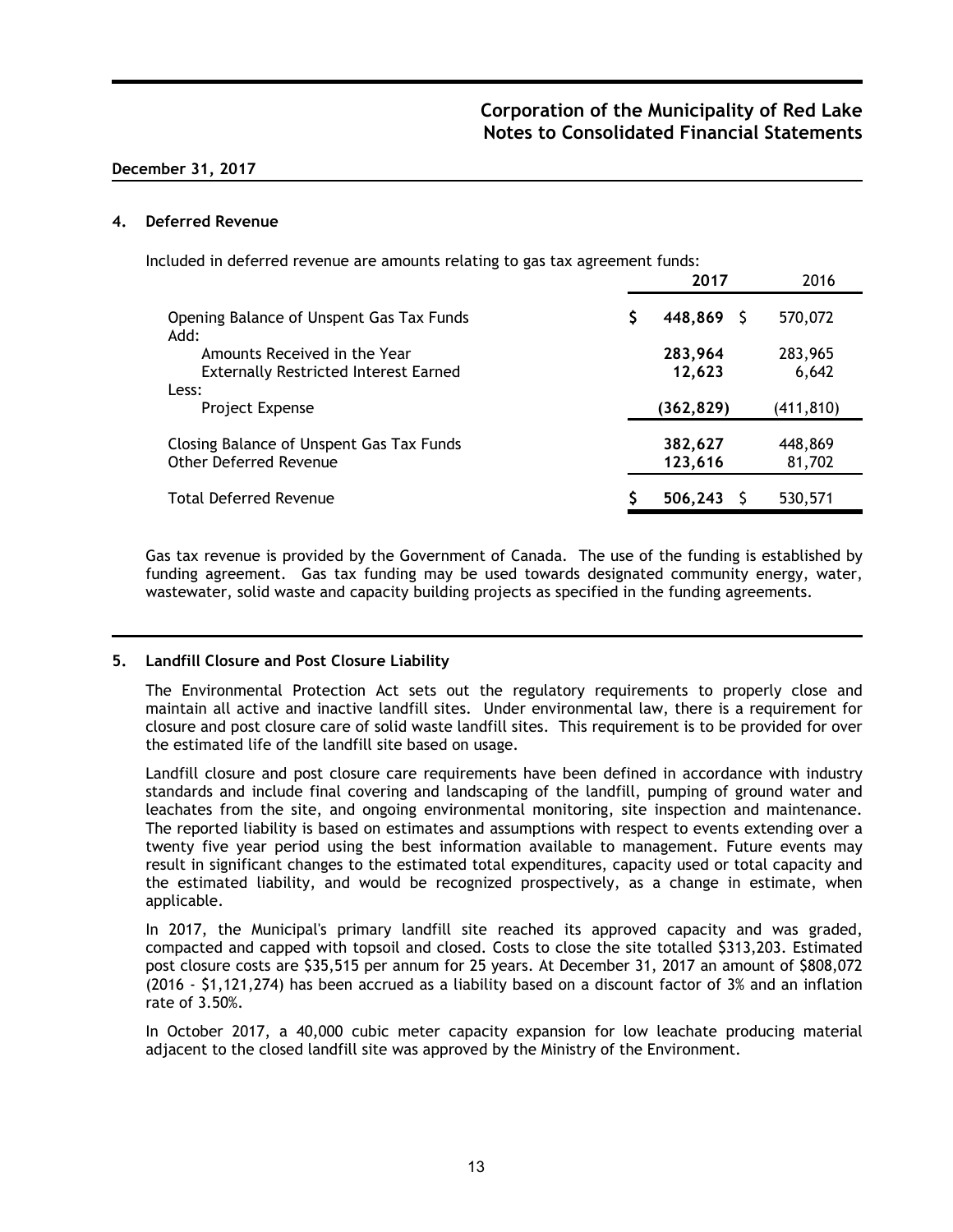## **December 31, 2017**

## **6. Long Term Liabilities**

|                                                                                                                                                                                                      | 2017          | 2016         |
|------------------------------------------------------------------------------------------------------------------------------------------------------------------------------------------------------|---------------|--------------|
| CIBC Demand installment loan, repayable monthly at \$6,094 plus<br>interest at prime, maturing February 2027 (Loan # 6028551)                                                                        | \$<br>670,383 | \$           |
| Ontario Municipal Economic Infrastructure Financing Authority<br>advances, repayable semi-annually at \$81,281 plus interest at<br>2.37%, maturing December 2021                                     | 650,249       | 812,812      |
| Ontario Municipal Economic Infrastructure Financing Authority<br>advance, repayable semi-annually at blended principal and<br>interest installments of \$160,094 at 3.52%, maturing November<br>2026 | 2,451,559     | 2,679,419    |
| CIBC Demand installment loan, repayable \$11,651 monthly plus<br>interest payable at prime, maturing February 2032 (Loan # -<br>6028950)                                                             | 2,073,904     |              |
| CIBC Demand installment loan, repayable \$6,812 monthly plus<br>interest at prime, maturing February 2032 (Loan # - 6028659)                                                                         | 1,157,979     |              |
| Federation of Canadian Municipalities loan, repayable \$121,827<br>semi-annually in June and December including interest at 2%,<br>maturing June 2032                                                | 3,053,725     | 3,233,621    |
| Pacific and Western Bank demand installment loan, repayable<br>\$23,455 monthly including interest at 3.79%, maturing July 2022                                                                      | 1,177,561     | 1,409,608    |
| CIBC Demand installment loan, principal draw amounts repayable<br>in \$14,032 quarterly payments plus interest payable monthly at<br>prime rate, maturing May 2020 (Loan $# -6028055$ )              | 148,511       | 196,442      |
| CIBC Demand installment loan, repayable \$1,258 monthly at prime<br>rate, maturing October 2027 (Loan $# -6028055$ )                                                                                 | 140,315       |              |
| CIBC Demand installment loan, repayable \$705 monthly plus<br>interest at prime, maturing October 2022 (Loan # - 6028756)                                                                            | 40,890        |              |
| National Leasing, repayable in monthly payments of \$3,732<br>including interest at 5.86%, maturing in October 2021                                                                                  | 150,520       | 180,591      |
| Ford Credit Canada, repayable in monthly payments of \$756<br>including interest at 5.19%, maturing September 2022                                                                                   | 32,725        | 39,902       |
| CIBC demand installment loan, repayable \$3,246 monthly plus<br>interest at prime, maturing November 2025 (Loan # - 6028454)                                                                         | 308,375       | 347,327      |
| CIBC demand installment loan, repayable \$16,857 monthly plus<br>interest at prime, maturing November 2025 (Loan # - 6028357)                                                                        | 1,569,035     | 1,771,319    |
| <b>Carried Forward</b>                                                                                                                                                                               | \$13,625,731  | \$10,671,041 |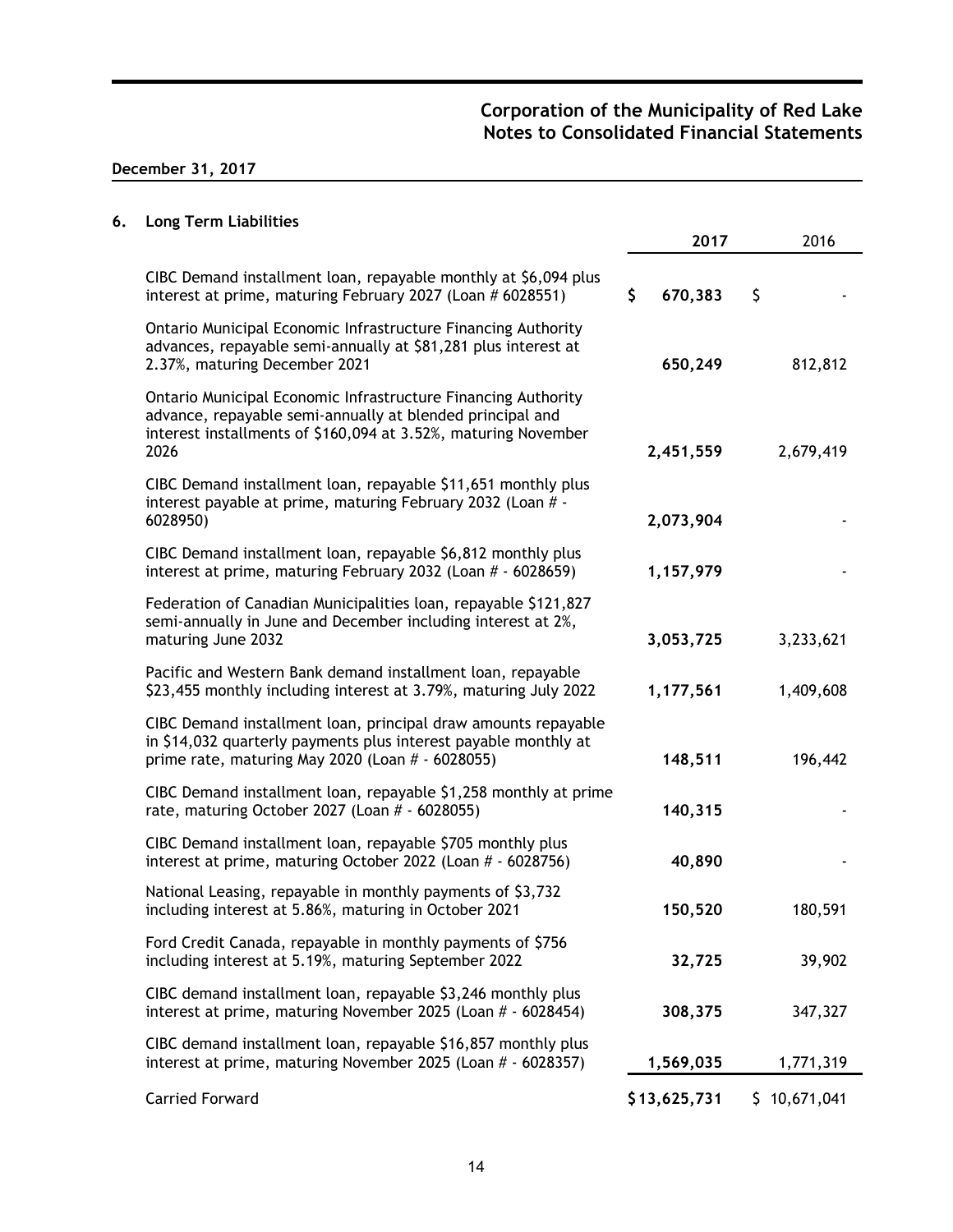## **December 31, 2017**

| 6. | Long Term Liabilities - continued                                                                                                            |              |              |
|----|----------------------------------------------------------------------------------------------------------------------------------------------|--------------|--------------|
|    |                                                                                                                                              | 2017         | 2016         |
|    | <b>Brought Forward</b>                                                                                                                       | \$13,625,731 | \$10,671,041 |
|    | CIBC demand installment loan, repayable in quarterly payments of<br>\$23,862 plus interest at prime, maturing May 2021 (Loan # -<br>6027652) | 357,924      | 453,371      |
|    | CIBC demand installment loan, repayable in quarterly payments of<br>\$75,151 plus interest at prime, maturing May 2025 (Loan # -<br>6027857) | 630,284      | 930,888      |
|    | CIBC demand installment loan, repayable quarterly at \$97,841 plus<br>interest at prime, maturing May 2030 (Loan # - 6027954)                | 4,892,061    | 5,283,427    |
|    | Volvo Financial Services lease, repayable monthly at \$1,033 plus<br>taxes including interest at 4.5%, maturing January 2019                 | 12,272       | 23,600       |
|    |                                                                                                                                              | \$19,518,272 | \$17,362,327 |
|    |                                                                                                                                              |              |              |

Principal payments for the next five fiscal years and thereafter if not demanded are as follows:

| 2018       | 2,282,801 |
|------------|-----------|
| 2019       | 2,295,527 |
| 2020       | 2,019,175 |
| 2021       | 1,951,581 |
| 2022       | 1,579,298 |
| Thereafter | 9,389,890 |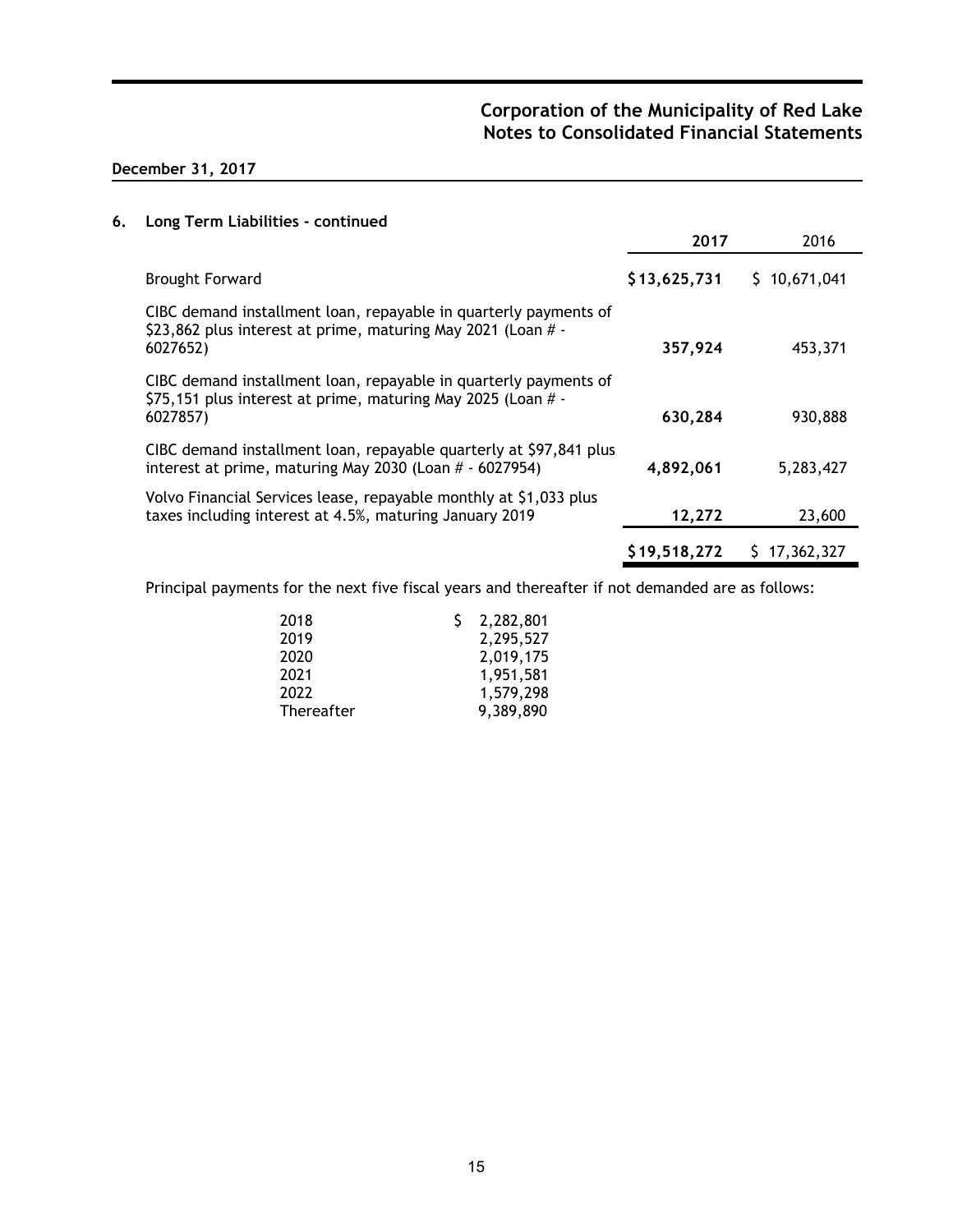# **7. Tangible Capital Assets**

|                                                |             |                  |                                             |                 |                                                            |                            |                                        | 2017         |
|------------------------------------------------|-------------|------------------|---------------------------------------------|-----------------|------------------------------------------------------------|----------------------------|----------------------------------------|--------------|
|                                                | Land        | <b>Buildings</b> | Machinery,<br>Furniture<br>and<br>Equipment | <b>Vehicles</b> | Roads,<br>Sidewalks,<br>Bridges and<br><b>Streetlights</b> | Water and<br>Sewer         | Land<br>Improvements<br>and Leaseholds | Total        |
| Cost, Beginning of Year                        | \$1,170,021 | $$44,315,505$ \$ | $9,012,603$ \$                              | 486,279         | S                                                          | 18,215,360 \$19,189,143 \$ | 6,713,558                              | \$99,102,469 |
| Additions                                      |             | 311,734          | 225,815                                     | 39,134          | 708,403                                                    | 84,439                     | 428,332                                | 1,797,857    |
| Disposals                                      | (150,000)   |                  |                                             |                 |                                                            |                            |                                        | (150,000)    |
| Cost, End of Year                              | 1,020,021   | 44,627,239       | 9,238,418                                   | 525,413         | 18,923,763                                                 | 19,273,582                 | 7,141,890                              | 100,750,326  |
| Accumulated Amortization,<br>Beginning of Year |             | 11,614,298       | 5,753,982                                   | 327,343         | 11,521,310                                                 | 10,253,033                 | 2,778,762                              | 42,248,728   |
| Amortization                                   |             | 954,606          | 442,647                                     | 36,000          | 621,496                                                    | 392,338                    | 375,026                                | 2,822,113    |
| Accumulated Amortization, End<br>of Year       |             | 12,568,904       | 6,196,629                                   | 363,343         | 12,142,806                                                 | 10,645,371                 | 3,153,788                              | 45,070,841   |
| Net Carrying Amount, End of<br>Year            | \$1,020,021 |                  | $$32,058,335 \quad $3,041,789 \quad $$      | 162,070         | $6,780,957$ \$<br>- S                                      | 8,628,211 \$               | 3,988,102                              | \$55,679,485 |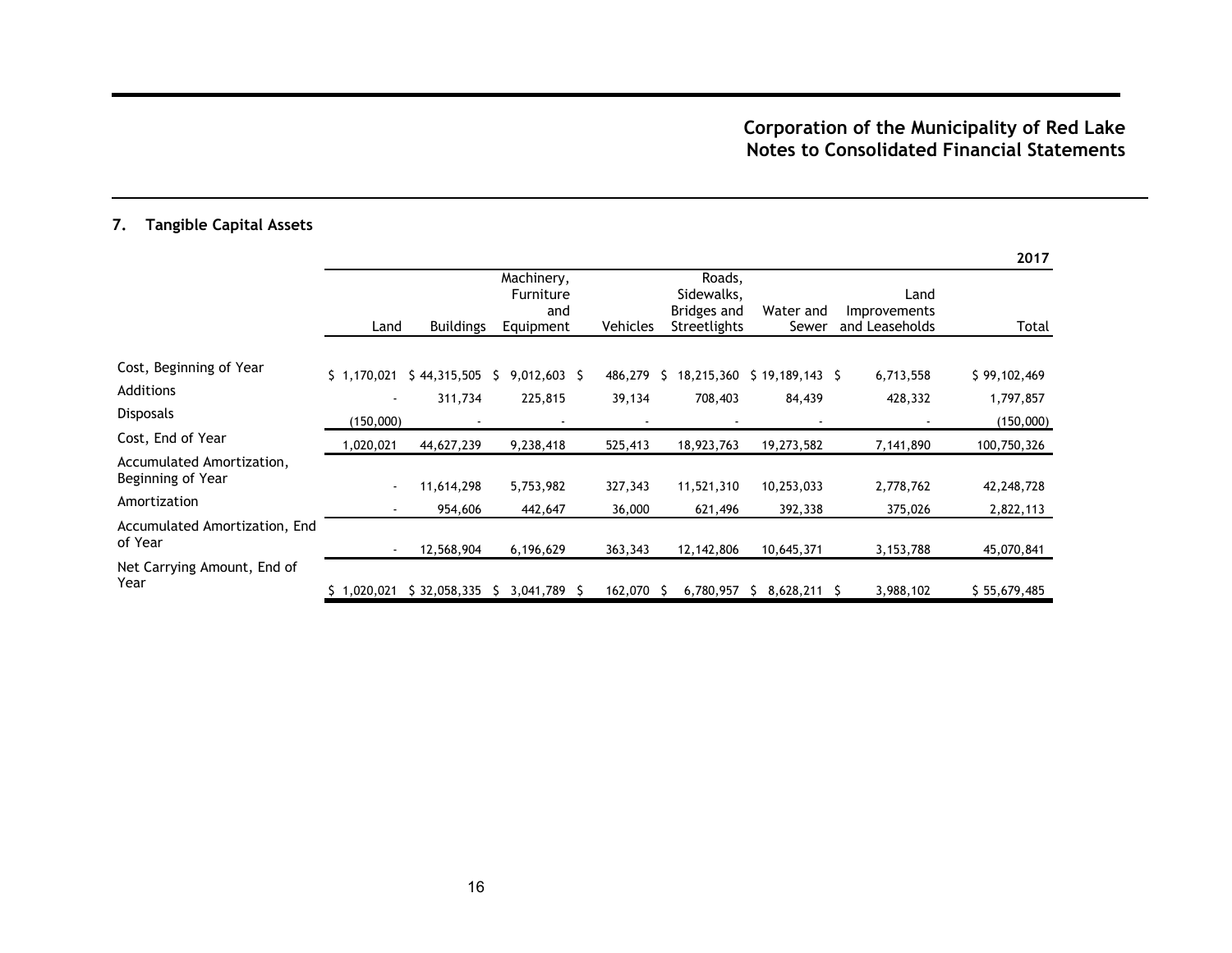2016

## **7. Tangible Capital Assets (continued)**

|                                                |             |                  |                                             |                 |                                                   |                    |                                               | 2016         |
|------------------------------------------------|-------------|------------------|---------------------------------------------|-----------------|---------------------------------------------------|--------------------|-----------------------------------------------|--------------|
|                                                | Land        | <b>Buildings</b> | Machinery,<br>Furniture<br>and<br>Equipment | <b>Vehicles</b> | Roads,<br>Sidewalks<br>and<br><b>Streetlights</b> | Water and<br>Sewer | Land<br><b>Improvements</b><br>and Leaseholds | Total        |
| Cost, Beginning of Year                        | \$1,170,021 | \$42,928,324     | 8,698,577 \$<br>S                           | 689,825         | 17,442,308<br>S.                                  | $$19,169,507$ \$   | 6,647,981                                     | \$96,746,543 |
| <b>Additions</b>                               | ٠           | 1,387,181        | 371,290                                     | 43,981          | 828,421                                           | 19,636             | 65,577                                        | 2,716,086    |
| Disposals                                      |             |                  | (57, 264)                                   | (247, 527)      | (55, 369)                                         |                    |                                               | (360, 160)   |
| Cost, End of Year                              | 170,021,١   | 44,315,505       | 9,012,603                                   | 486,279         | 18,215,360                                        | 19,189,143         | 6,713,558                                     | 99,102,469   |
| Accumulated Amortization,<br>Beginning of Year |             | 10,695,287       | 5,369,379                                   | 522,609         | 10,965,765                                        | 9,864,681          | 2,416,083                                     | 39,833,804   |
| Amortization                                   |             | 919,011          | 420,753                                     | 47,324          | 610,914                                           | 388,352            | 362,679                                       | 2,749,033    |
| <b>Disposals</b>                               |             |                  | (36, 150)                                   | (242, 590)      | (55, 369)                                         |                    |                                               | (334, 109)   |
| Accumulated Amortization, End<br>of Year       |             | 11,614,298       | 5,753,982                                   | 327,343         | 11,521,310                                        | 10,253,033         | 2,778,762                                     | 42,248,728   |
| Net Carrying Amount, End of<br>Year            | \$1,170,021 |                  | $$32,701,207$ $$3,258,621$ $$$              | 158,936 \$      | 6,694,050                                         | $$8,936,110$ $$$   | 3,934,796                                     | \$56,853,741 |

The net book value of tangible capital assets not being amortized because they are under construction is \$nil (2016 - \$nil). The municipality holds various works of art and historical treasures pertaining to the Red Lake Regional Heritage Centre. These items are not recognized as tangible capital assets in the financial statements because a reasonable estimate of the future benefits associated with such property cannot be made.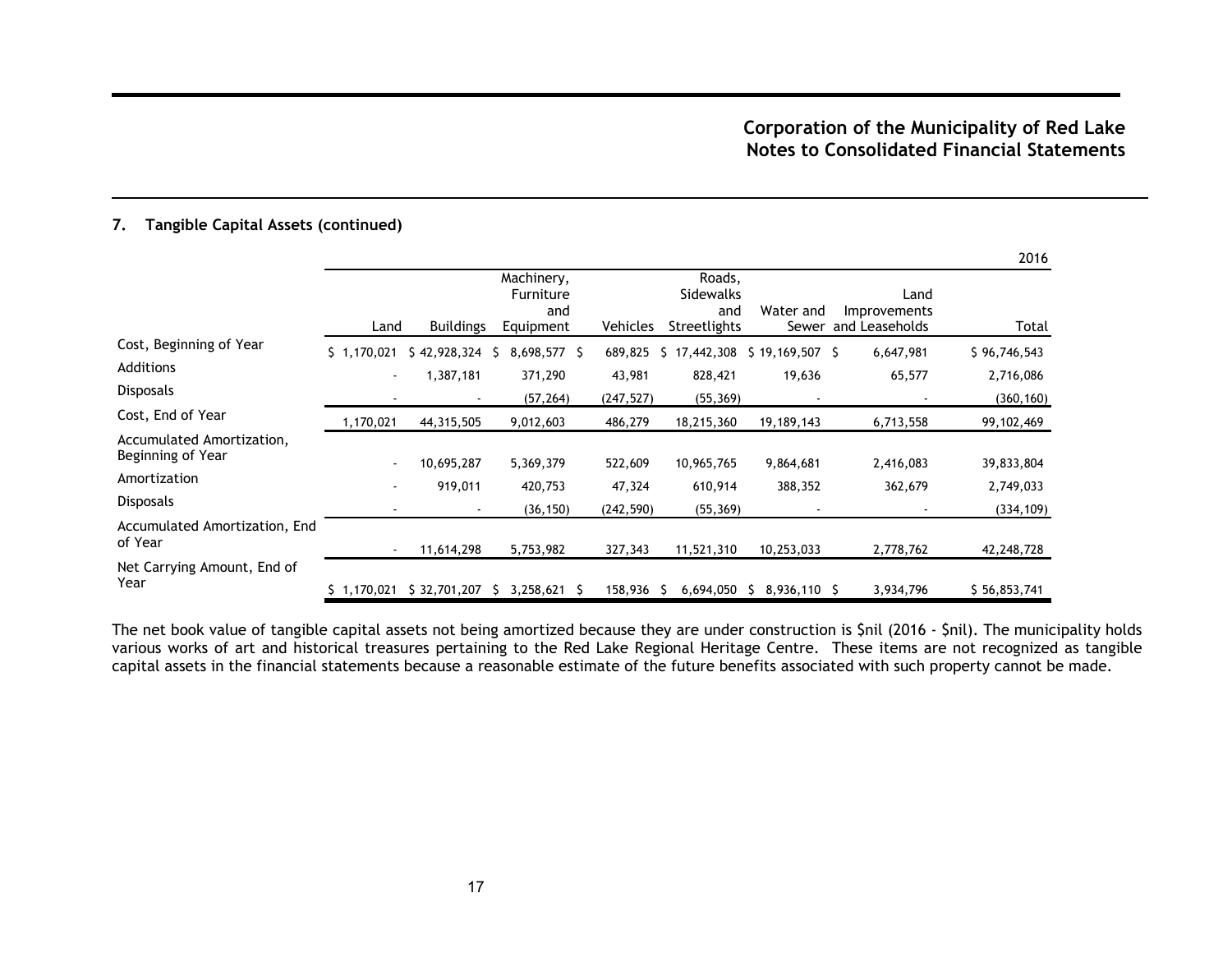## **8. Budget Amounts**

The Financial Plan (Budget) By-Law 25-2017 approved by Council was not prepared on a basis consistent with that used to report actual financial statement results (Public Sector Accounting Standards). The budget was prepared on a modified accrual basis while Public Sector Accounting Standards require a full accrual basis. The budget expensed all tangible capital expenditures rather than including amortization expense. As a result, the budget figures presented in the statements of financial activities and changes in net debt represent the By-Laws adopted by Council with adjustments as follows:

| Budget Surplus (Deficit) per Bylaw                                                                                |                                          |
|-------------------------------------------------------------------------------------------------------------------|------------------------------------------|
| Add:<br>Capital Expenditures<br><b>Budgeted Payments of Long Term Debt</b><br><b>Budget Transfers to Reserves</b> | 3,313,482<br>2,005,709<br>41,550         |
| Less:<br><b>Budgeted Transfers from Reserve</b><br>Budgeted Proceeds from Long-Term Debt<br>Amortization          | (30,995)<br>(2, 289, 722)<br>(2,678,457) |
| <b>Budget per Statement of Operations</b>                                                                         | 361,567                                  |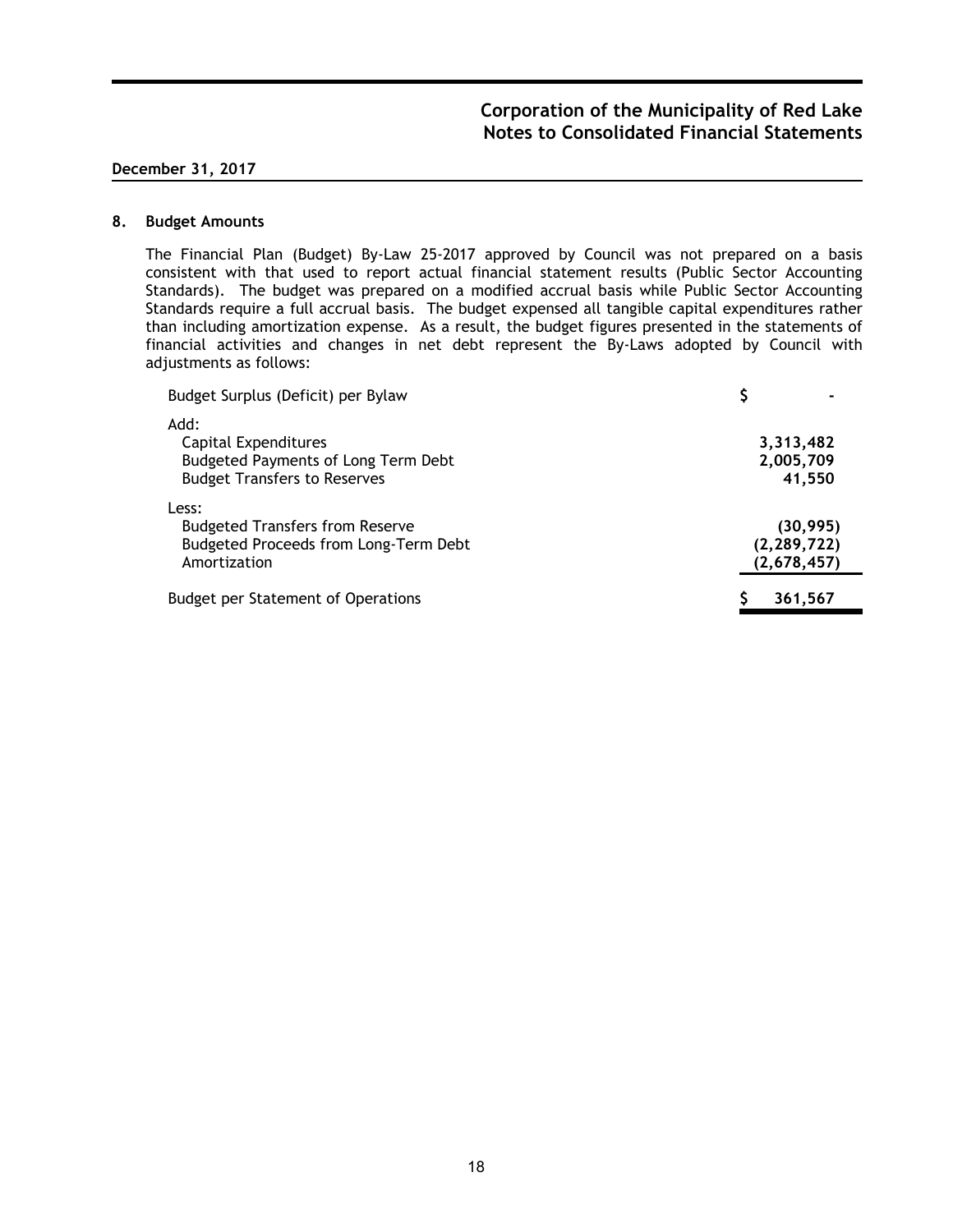## **December 31, 2017**

| 9. | <b>Government Transfers</b>                                                                         |                 |                 |    |           |
|----|-----------------------------------------------------------------------------------------------------|-----------------|-----------------|----|-----------|
|    |                                                                                                     | <b>Budget</b>   | 2017            |    | 2016      |
|    | <b>Operating</b><br>Province of Ontario                                                             |                 |                 |    |           |
|    | Ontario Municipal Partnership Fund (OMPF)                                                           | \$<br>1,251,900 | 1,251,900<br>S. | S. | 1,391,000 |
|    | Conditional - Protection                                                                            | 78,895          | 74,046          |    | 95,827    |
|    | - Transportation                                                                                    | 184,300         | 184,300         |    | 182,402   |
|    | - Child care                                                                                        | 917,319         | 1,005,913       |    | 932,454   |
|    | - Other                                                                                             | 187,157         | 291,369         |    | 265,406   |
|    |                                                                                                     | 2,619,571       | 2,807,528       |    | 2,867,089 |
|    | Government of Canada - other                                                                        |                 | 8,894           |    | 1,800     |
|    | <b>Total Operating Transfers</b>                                                                    | 2,619,571       | 2,816,422       |    | 2,868,889 |
|    | <b>Tangible Capital Asset</b><br><b>Province of Ontario</b><br>Conditional - Clean Waste Water Fund | 468,854         |                 |    |           |
|    | - Other                                                                                             | 2,500           | 19,019          |    | 31,376    |
|    |                                                                                                     | 471,354         | 19,019          |    | 31,376    |
|    | Government of Canada                                                                                |                 |                 |    |           |
|    | <b>Conditional - Gas Tax</b>                                                                        | 346,400         | 362,829         |    | 411,810   |
|    | - Airport                                                                                           | 75,000          | 173,439         |    | 65,576    |
|    | - Other                                                                                             | 100,000         | 100,000         |    | 107,787   |
|    |                                                                                                     | 521,400         | 636,268         |    | 585,173   |
|    | <b>Total Tangible Capital Asset Transfers</b>                                                       | 992,754         | 655,287         |    | 616,549   |
|    | <b>Total Transfers</b>                                                                              | \$<br>3,612,325 | 3,471,709<br>Ş. | S  | 3,485,438 |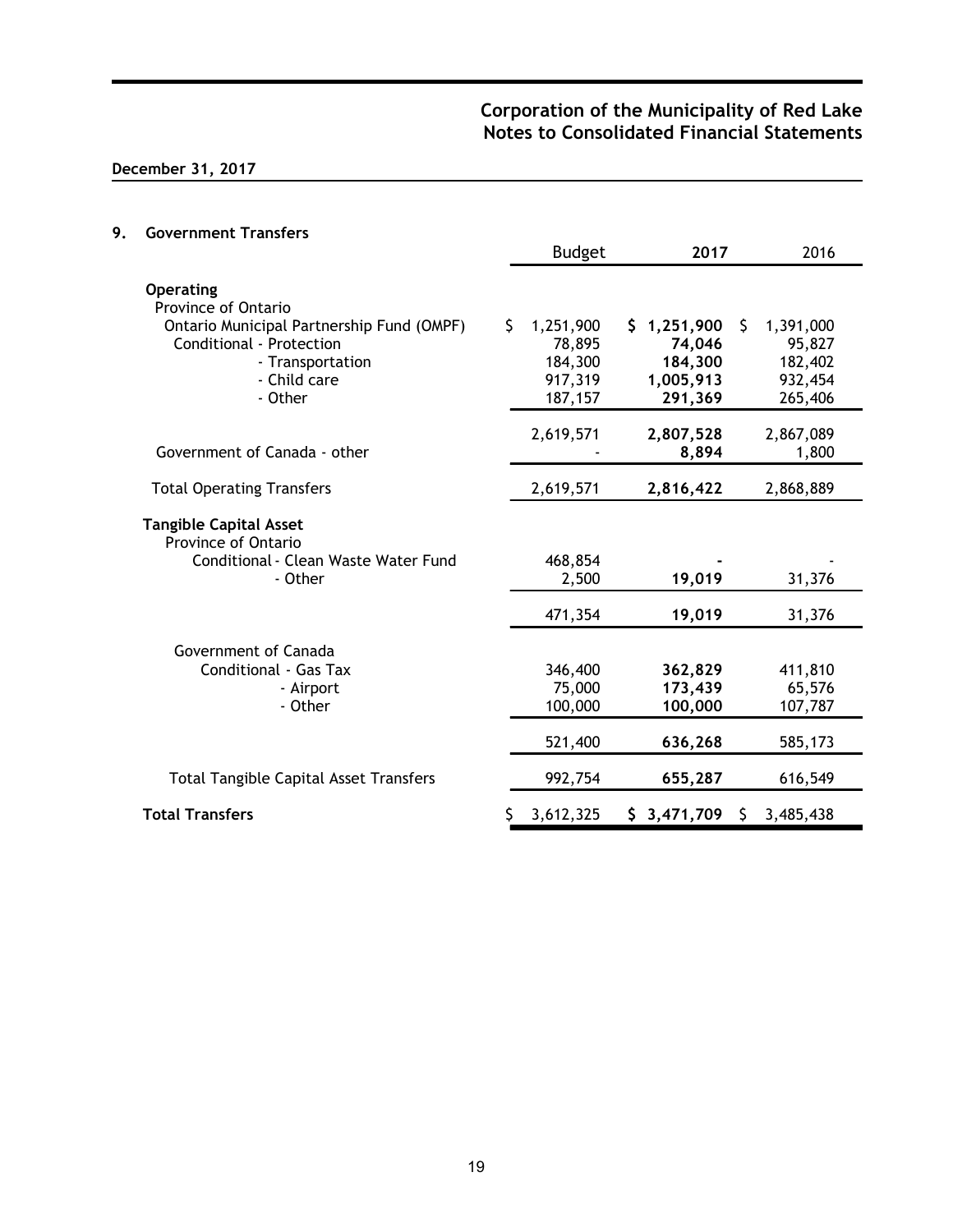## **10. Accumulated Surplus**

The Municipality's Accumulated Surplus on the Consolidated Statement of Financial Position consists of the following: **Red Lake**

|                                                              | <b>Municipality</b> | <b>Red Lake</b><br><b>Public</b> | <b>Red Lake</b><br>Regional<br>Heritage |                   |                                    |
|--------------------------------------------------------------|---------------------|----------------------------------|-----------------------------------------|-------------------|------------------------------------|
|                                                              | of Red Lake         | <b>Library Board</b>             | Centre                                  | 2017              | 2016                               |
| Current (Deficit)<br>Reserves and                            | \$1,576,566         | $117,241$ \$<br>\$.              |                                         |                   | 25,905 \$ 1,719,712 \$ (2,012,313) |
| <b>Reserve Funds</b><br>Investment in Capital                | 4,843,218           | 96,526                           | 118,822                                 | 5,058,566         | 4,763,300                          |
| Assets                                                       | 36, 161, 213        |                                  | ۰                                       | 36, 161, 213      | 39,491,414                         |
|                                                              | \$42,580,997        | $213,767$ \$<br>\$               |                                         |                   | 144,727 \$42,939,491 \$42,242,401  |
|                                                              |                     |                                  |                                         |                   |                                    |
| Reserves Funds set aside for specific purpose by Council:    |                     |                                  |                                         | \$                |                                    |
| <b>Working Funds</b><br>Water System                         |                     |                                  |                                         | 67,732<br>706,367 | \$<br>67,050<br>701,212            |
| Sewer System                                                 |                     |                                  |                                         | 271,134           | 269,016                            |
| <b>Police Services</b>                                       |                     |                                  |                                         | 95,755            | 94,791                             |
|                                                              |                     |                                  |                                         |                   |                                    |
|                                                              |                     |                                  |                                         | 1,140,988         | 1,132,069                          |
|                                                              |                     |                                  |                                         |                   |                                    |
| Reserves set aside for specific purpose by Council:<br>Parks |                     |                                  |                                         |                   | 40,101                             |
| <b>Medical Centre</b>                                        |                     |                                  |                                         | 40,912<br>49,130  | 48,635                             |
|                                                              |                     |                                  |                                         |                   |                                    |
| Water<br>Sewer                                               |                     |                                  |                                         | 592,396           | 587,138                            |
|                                                              |                     |                                  |                                         | 176,828<br>1,553  | 175,047<br>1,577                   |
| <b>Recreation Facility</b><br>Fire                           |                     |                                  |                                         | 60,210            |                                    |
| <b>Sick Leave</b>                                            |                     |                                  |                                         |                   | 59,603<br>21,924                   |
|                                                              |                     |                                  |                                         | 22,147            |                                    |
| Norseman Royalties                                           |                     |                                  |                                         | 8,168             | 8,086                              |
| <b>Cemetery Maintenance</b>                                  |                     |                                  |                                         | 1,524             | 1,509                              |
| <b>Waste Disposal</b>                                        |                     |                                  |                                         | 271,670           | 269,120                            |
| Airport                                                      |                     |                                  |                                         | 2,036,637         | 1,781,050                          |
| <b>Public Works</b>                                          |                     |                                  |                                         | 39,950            | 39,548                             |
| <b>General Government</b>                                    |                     |                                  |                                         | 139,876           | 138,467                            |
| Library                                                      |                     |                                  |                                         | 96,677            | 96,269                             |
| <b>MTO Roads and Bridges</b>                                 |                     |                                  |                                         | 26,308            | 26,043                             |
| Community in Bloom                                           |                     |                                  |                                         | 55,183            | 50,878                             |
| Museum                                                       |                     |                                  |                                         | 171,354           | 170,818                            |
| Planning                                                     |                     |                                  |                                         | 7,686             | 7,609                              |
| <b>Elections</b>                                             |                     |                                  |                                         | 15,199            | 15,064                             |
| Accessibility                                                |                     |                                  |                                         | 104,170           | 92,745                             |
|                                                              |                     |                                  |                                         | 3,917,578         | 3,631,231                          |
| Reserves and Reserve Funds, End of Year                      |                     |                                  |                                         | \$5,058,566       | \$4,763,300                        |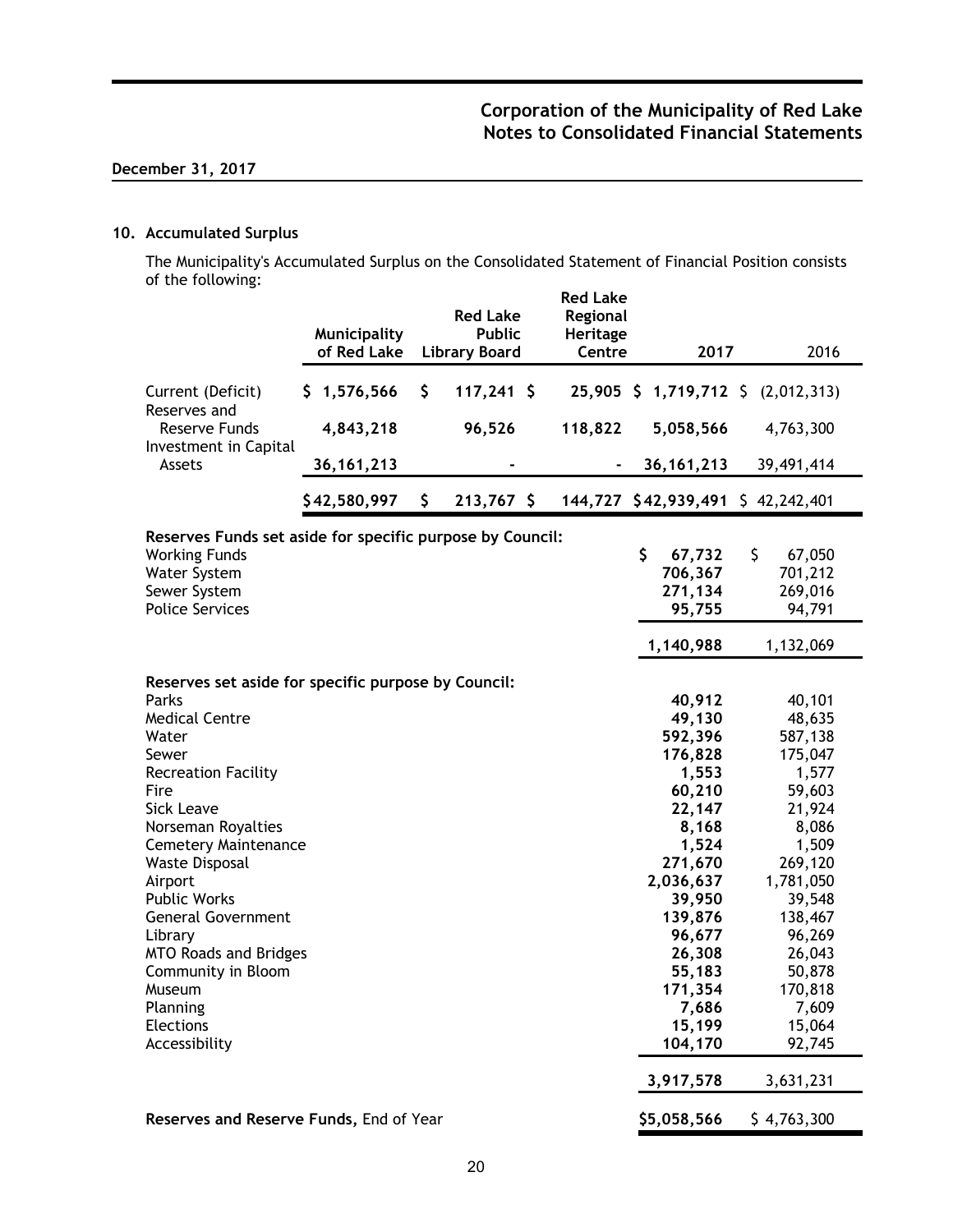## **11. Pension Agreements**

OMERS provides pension services to more than 482,000 active and retired members and approximately 1,000 employers. Each year an independent actuary determines the funding status of OMERS Primary Pension Plan (the Plan) by comparing the actuarial value of invested assets to the estimated present value of all pension benefits that members have earned to date. The most recent actuarial valuation of the Plan was conducted at December 31, 2017. The results of the valuation disclosed total actuarial liabilities of \$94,431 million in respect of benefits accrued for service with actuarial assets at that date of \$89,028 million indicating an actuarial deficit of \$5,403 million. Because OMERS is a multi-employer plan, any pension plan surpluses or deficits are a joint responsibility of Ontario municipal organizations and their employees. As a result, the Municipality does not recognize any share of the OMERS pension surplus or deficit. Contributions made by the Municipality to OMERS for 2017 were \$259,115 (2016 - \$291,436).

## **12. Other Income**

|                                                                                                                     | <b>Budget</b>                         |  |                                                  |  | 2016                                             |  |
|---------------------------------------------------------------------------------------------------------------------|---------------------------------------|--|--------------------------------------------------|--|--------------------------------------------------|--|
| Penalties and Interest<br>Investment Income<br>Licences and Permits<br><b>Provincial Offences</b><br>Other Revenues | 278,500<br>51,925<br>64,875<br>75.725 |  | 358,943<br>68,840<br>73,189<br>22,340<br>633,521 |  | 280,102<br>67,459<br>66,336<br>64,080<br>124,183 |  |
|                                                                                                                     | 471,025                               |  | 1,156,833                                        |  | 602,160                                          |  |

#### **13. Trust Funds**

The trust funds administered by the municipality amounting to \$213,866 (2016 - \$199,023) have not been included in the consolidated statement of financial position nor have the operations been included in the consolidated statement of financial activities. At December 31, the trust fund balances are as follows:

|                                                                                                                                                         | 2017                                       | 2016                                         |
|---------------------------------------------------------------------------------------------------------------------------------------------------------|--------------------------------------------|----------------------------------------------|
| Woodland Cemetery Perpetual Care<br>Red Lake Cemetery Perpetual Care<br><b>Memorial Trust Fund</b><br><b>Health Care Trust</b><br><b>Election Trust</b> | 89.537<br>113,841<br>3.048<br>7.218<br>222 | 85,053<br>101,607<br>3,017<br>7,146<br>2,200 |
|                                                                                                                                                         | 213,866                                    | 199,023                                      |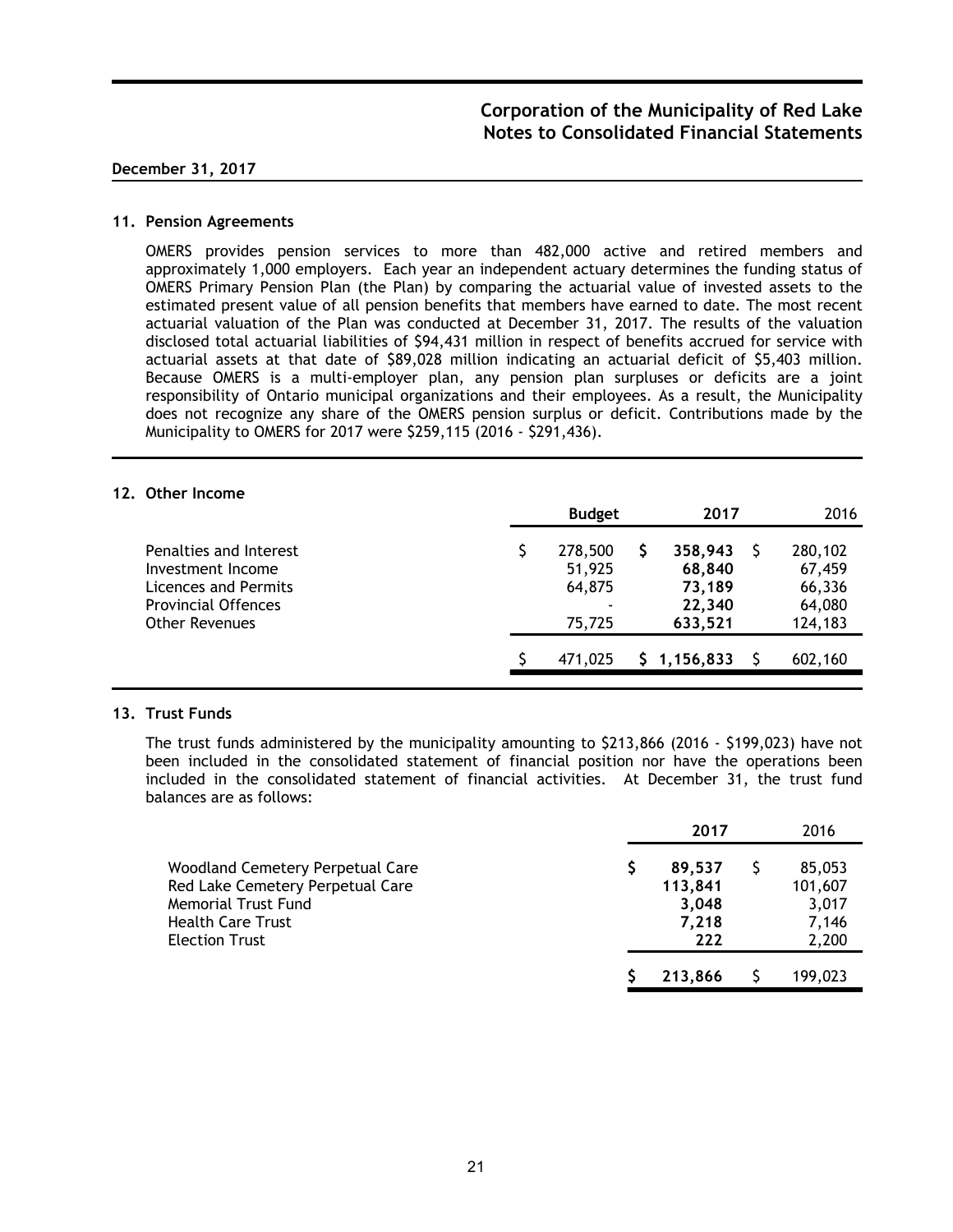## **14. Contractual Obligations and Commitments**

## Water and Waste Water (Sewage)

The Municipality has entered into an agreement with a third party for water and waste water services. The cost under this agreement is expected to be approximately \$1.5 million for 2018.

#### Waste Disposal

The Municipality is under an agreement with a third parties for waste disposal services. The agreement expires October 2023. The 2018 estimated cost is \$273,000.

#### Policing

The Municipality is committed to municipal policing services with the Provincial Government. The estimated cost for 2018 is approximately \$1.2 million**.**

## **15. Contingencies**

The Municipality is contingently liable for its pro-rata share of the deficit of the District of Kenora Home for the Aged. The Home's management expects to recover this deficit from projected future operating surpluses. A billing from the Home for the deficit is not anticipated.

## **16. Operations and School Boards**

Taxation, other revenues and requisitions for the school boards amounting to \$2.2 million (2016 - \$2 million) are not reflected in these financial statements.

## **17. Liability for Contaminated Sites**

The Corporation has four municipally owned sites with known contamination. The contamination results from previous industry use. No liability has been recorded because it is not expected that economic benefits will be given up by the municipality.

#### **18. Segmented Information**

The Corporation of the Municipality of Red Lake is a diversified municipal government institution that provides a wide range of services to its citizens including police, fire, ambulance, solid waste, sewer and water and recreation. For management reporting purposes, the Municipality's operations and activities are organized and reported by Funds.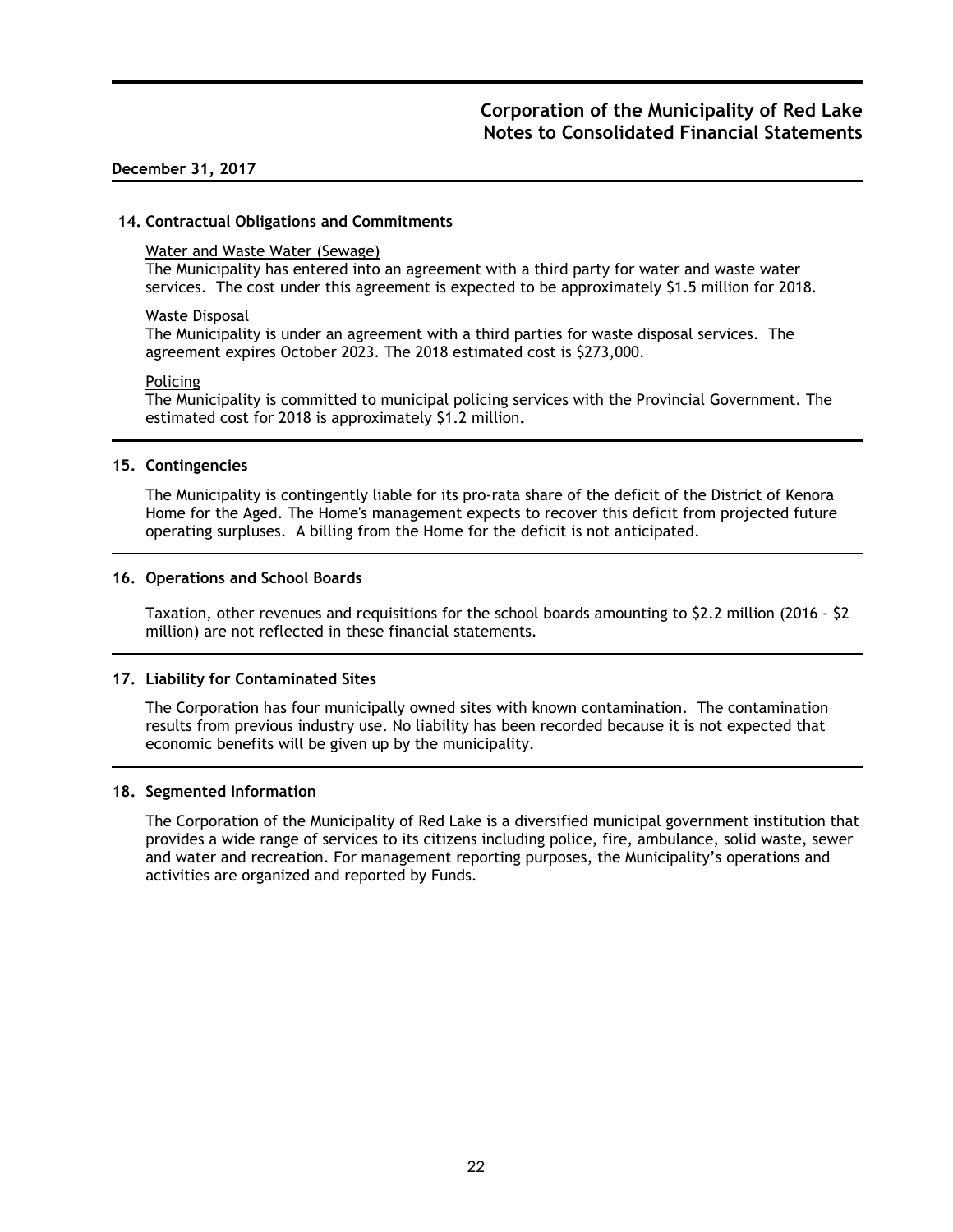## 18. **Segmented Information** - continued

The Municipal services are provided by departments and their activities are reported in these funds. Certain departments that have been separately disclosed in the segmented information, along with the services they provide, are as follows:

#### **General Government**

General Government encompasses all the Municipality's administration including Council, the Administrator's office, finance and administration and human resources.

## **Protection Services**

Protection is comprised of police and fire services. The mandate of the municipal policing is to ensure the safety of the lives and property of citizens; preserve peace and good order; prevent crimes from occurring; detect offenders; and enforce the law. The Fire Service department is responsible to provide fire suppression service; fire prevention programs; training and education related to prevention, detection and/or extinguishments of fires.

## **Public Works and Transportation**

The Public Works and Transportation Department is responsible for the delivery of municipal public works services related to the planning, development and maintenance of roadway systems, the maintenance of parks and open space, and street lighting.

## **Environmental**

The Municipality reports water, wastewater and solid waste disposal services in the Environmental Fund. These services include providing drinking water to the citizens of Red Lake, collecting and treating wastewater, and providing collection disposal and waste minimization programs and facilities for solid waste. Garbage collection operations are also reported in this Fund.

#### **Health Services**

Health services includes contributions to the Northwestern Health Unit and the Kenora District Services Board for ambulance services.

#### **Social and Family Services**

The Social and Family Services segment provides Ontario Works services, day care services and includes contributions to the District of Kenora Home for the Aged and to the Kenora District Services Board for social housing.

## **Recreation and Cultural Services**

Recreation and cultural services is responsible for the community centres and the provision of recreation and leisure services such as fitness and aquatic programs. The operations of the Red Lake Library Board and the Red Lake Regional Heritage Centre Board are also in this segment.

#### **Planning and Development**

The Planning and Development includes planning, economic development and tourism. It facilitates economic development by providing services for the approval of all land development plans, the application and enforcement of zoning by-laws, the processing of building permit applications, as well as providing cemetery services to citizens.

For each reported segment, revenues and expenses represent both amounts that are directly attributable to the segment and amounts that are allocated on a reasonable basis. Therefore, certain allocation methodologies are employed in the preparation of the segmented financial information.

Taxation revenues have been apportioned based on percentage of expenses with the exception of water and sewer services where no taxation revenue has been allocated. Revenue from the Ontario Municipal Partnership Fund is reported in General Government and has not been allocated.